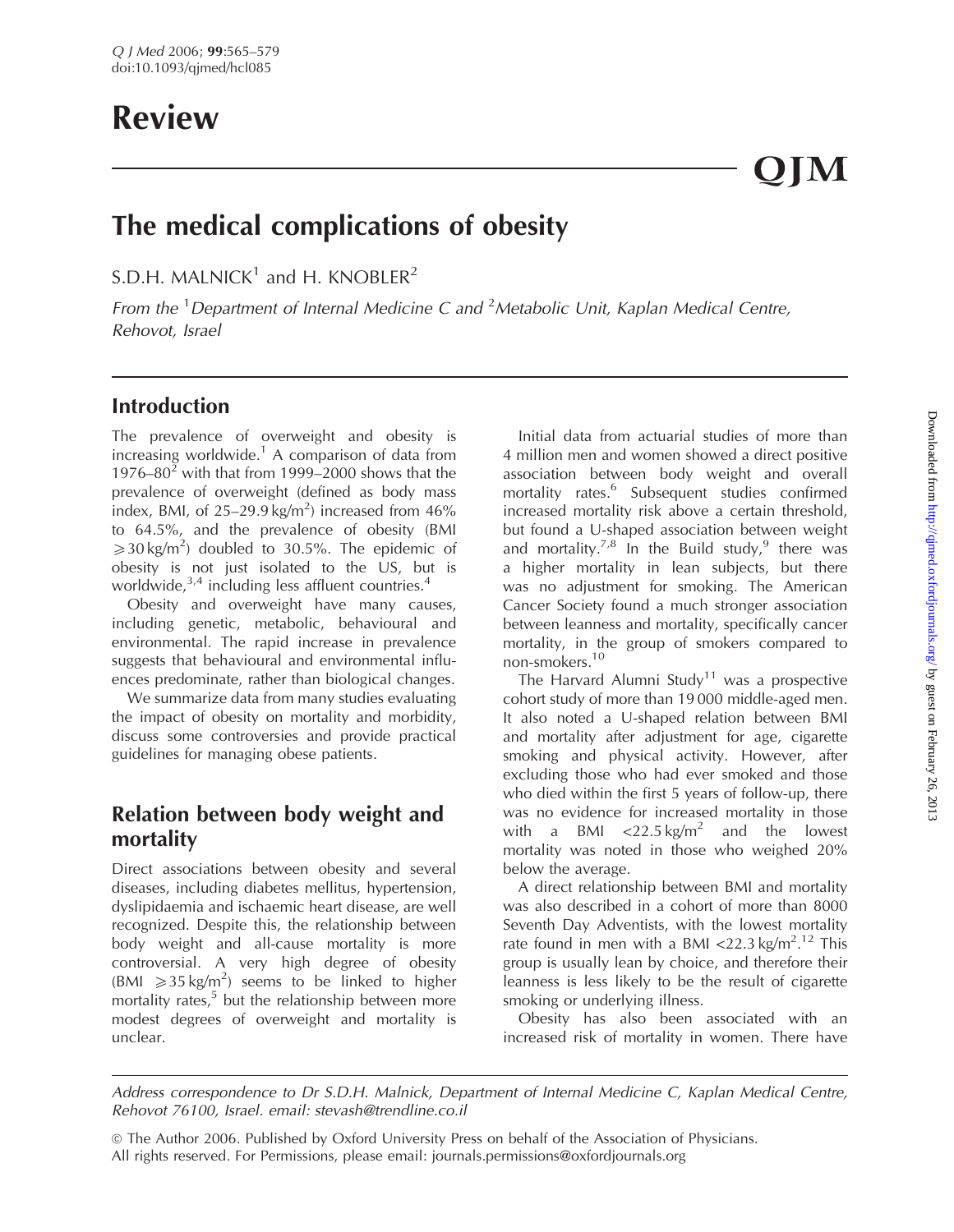been some reports that did not find a relationship between BMI and mortality in women, $13-15$  but due to the small number of endpoints occurring in these cohorts, these studies lacked sufficient power. Several larger studies showed a significant association between body weight $8-10$  or BMI and mortality.<sup>16</sup> Notably, the Nurses' Health Study, showed a U-shaped relationship between BMI and all-cause mortality.<sup>16</sup> Another recent study found a U-shaped association between weight and mortality in a large cohort of Chinese men and women.17

There are several explanations for the discrepancies observed in the above epidemiological studies. There may be an adverse effect of leanness and leanness can be a surrogate marker of underlying diseases.<sup>18</sup> The possibility that there may be some beneficial effect of mild degree of excess body weight on overall survival, also cannot be entirely ruled out. For example, in the INTERHEART study, high hip circumference had a negative predictive value for myocardial infarction, while high waist circumference was associated with high rates of myocardial infarction, implying that considering only the BMI and ignoring fat distribution may be misleading.<sup>19</sup>

Weight or BMI may be relatively low in an elderly person with little lean body mass relative to adipose tissue. The correlations between BMI and more direct measures of adiposity (e.g. underwater weighing) range between 0.6 and 0.8.20,21 Furthermore, reported correlations between waist– hip ratios and visceral adipose tissue volume (as assessed by CT) are imperfect. $22$ 

Other limitations of several epidemiological studies are: partial adjustment for confounding factors (such as physical fitness, type of diet, family history, weight cycling, use of diet drugs, economic status), inclusion of self-reported data, not taking into account the age of onset of obesity and not estimating the obesity-attributable mortality. It has been estimated that the excess mortality associated with obesity in the Framingham study is due to the effect of weight cycling, and that participants with stable body weights were not at increased risk. $^{23}$ A similar finding has been reported in the National Health and Nutrition Examination Survey (NHANES).<sup>24</sup>

Flegal et al. recently made an estimation of relative risks of mortality associated with different levels of BMI from the nationally representative NHANES I, II and III, and applied these relative risks to the distribution of BMI and other covariates from NHANES 1999–2002 data to estimate attributable fractions and number of excess deaths related to obesity.<sup>25</sup> After adjusting for confounding factors

and for effect modification by age, they found an increased mortality associated both with being underweight and with being obese. Notably, the increased mortality was found in subjects with a BMI  $\geq 35 \text{ kg/m}^2$ , but there was no increase in mortality in the in the less obese groups. In addition, there was a decline in the relative risk of mortality according to BMI categories from NHANES I to NHANES III.

This finding suggests that the attenuation in the strength of the association between obesity and mortality is related to the improvement in the standard medical care that has resulted in reduced cardiovascular mortality in recent years. Ageadjusted death rates from heart disease (per 100 000 population) declined from 412.1 in 1980 to  $240.8$  in  $2002.<sup>26</sup>$  In addition, there was a decrease in the prevalence of hypercholesterolemia and smoking, but not of diabetes, between 1960–62 and  $1999-2000.<sup>27</sup>$  These changes occurred despite the marked increase in the prevalence of obesity during this time period.

## Morbidity associated with obesity Diabetes mellitus

There is a strong association between obesity and type 2 diabetes mellitus, in both genders and all ethnic groups. Data from the Nurses' Health Study showed an age-adjusted relative risk of 40 for diabetes in women with a BMI  $\geq 31 \text{ kg/m}^2$ , compared with women with a BMI  $\langle 22 \text{ kg/m}^2 \cdot 28 \rangle$ A similar risk was shown for men in the Health Professionals Follow-up Study: a BMI of  $\geq 35$  kg/m<sup>2</sup> was associated with an age-adjusted relative risk for diabetes of 60.9, compared with a BMI of <23 kg/m<sup>2</sup>.<sup>29</sup> In addition, weight gain appears to precede the development of diabetes. In the Pima Indians, a group with a high incidence of type 2 diabetes, body weight was shown to increase by 30 kg from a mean of 60 kg to a mean of 90 kg in the years prior to the diagnosis of diabetes.<sup>30</sup> The importance of obesity as a risk factor for diabetes in the presence of other risk factors is underlined by a recent report from Israel. In a cohort of relatively young men in the Israel Defence Forces who were subjected to regular physical examinations, the combination of a fasting plasma glucose in the high-normal range (91–99 mg/dl) and a BMI of  $>$ 30 kg/m<sup>2</sup> was associated with a hazard ratio of 8.29 for developing diabetes, compared to those men with a BMI  $\langle 25 \text{ kg/m}^2$  and a fasting plasma glucose <86 mg/dl. $31$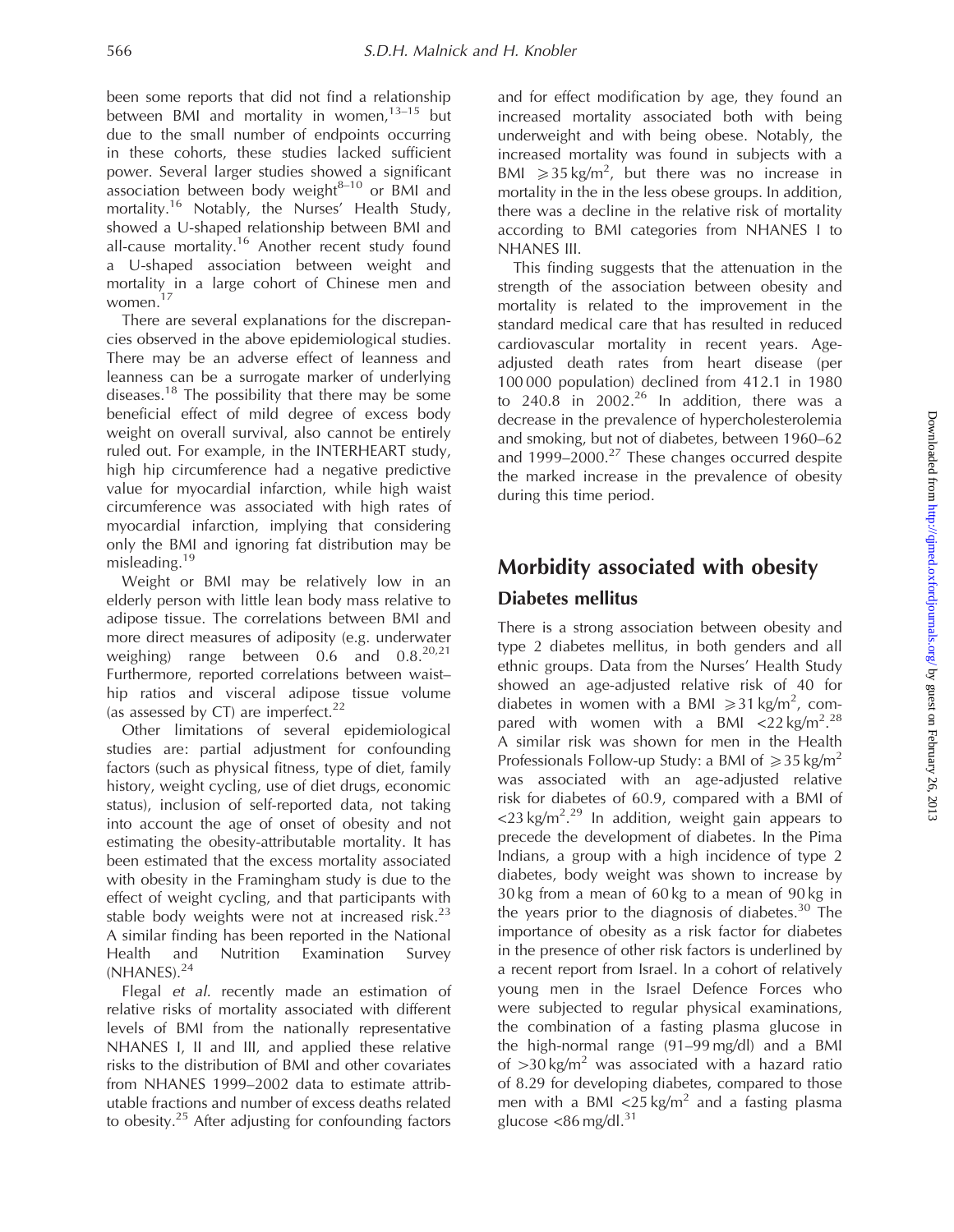## Hypertension

Hypertension is strongly linked to obesity. The Swedish Obesity Study showed hypertension to be present at baseline in 44–51% of obese subjects.32,33 In the Nurses' Health Study, BMI at age 18 years and in mid-life were both positively associated with the occurrence of hypertension.<sup>34,35</sup> Furthermore, weight gain was also associated with an increased risk. The relative risk for developing hypertension in women who gained 5–9.9 kg was 1.7, and in those who gained  $>25$  kg, the relative risk was  $5.2^{34}$  Similar findings in men were apparent in the Health Professionals Study.<sup>29</sup> It has been estimated from the Framingham Health Study that excess body weight may account for up to 26% of cases of hypertension in men and 28% in women.<sup>36</sup>

Not only is obesity linked with hypertension, but weight loss in obese subjects is associated with a decline in blood pressure.<sup>35</sup> In a 4-year follow-up of 181 overweight hypertensive patients, a 10% weight loss was independently associated with a 4.3/3.8 mmHg decrease in 24-h ambulatory blood pressure monitoring.37 A meta-analysis of 25 randomized controlled trials that enrolled nearly 5000 participants found that both systolic and diastolic blood pressures fell by approximately 1 mmHg for each kg weight  $loss.<sup>38</sup>$  The anti-hypertensive effect of weight loss is independent of race or gender.<sup>39</sup> Furthermore, chronic obesity reduces the efficacy of anti-hypertensive medication.<sup>40</sup>

## Dyslipidaemia

Obesity is associated with an unfavourable lipid profile. Lipid abnormalities related to obesity include an elevated serum concentration of cholesterol, low-density-lipoprotein (LDL) cholesterol, very low density lipoprotein (VLDL) cholesterol, triglycerides and apolipoprotein B, as well as a reduction in serum high-density-lipoprotein (HDL) cholesterol.<sup>41</sup> The mechanism(s) underlying this dyslipidaemia are not fully understood but involve the combination of insulin resistance and hyperinsulinaemia stimulating hepatic triglyceride synthesis from an increased adipose tissue undergoing enhanced lipolysis. This leads to postprandial hypertrigyceridaemia, smaller and denser LDL particles, and reduced HDL cholesterol concentrations.

In a comprehensive meta-analysis, weight loss of 1 kg decreased serum total cholesterol by 0.05 mmol/l and LDL cholesterol by 0.02 mmol/l, and increased HDL cholesterol by  $0.009$ mmol/l.<sup>42</sup>

## Heart disease

In addition to the link between obesity and mortality from cardiovascular disease, obesity is associated with increased risks of coronary artery disease, heart failure and atrial fibrillation.

## Coronary artery disease

An increased risk of coronary artery disease (CAD) in the overweight was apparent in both the Framingham Heart Study and the Nurses Health Study.6,34,36,43,44 In the Nurses Health Study, the adjusted relative risk for CAD (taking BMI of  $21 \text{ kg/m}^2$  as a reference value) increased from 1.19 at a BMI of  $21-22.9 \text{ kg/m}^2$  to 3.56 at a BMI  $>$ 29 kg/m<sup>2</sup>.<sup>33,45</sup> The Asia-Pacific Cohort Collaboration Study, involving  $>300000$  adults followed up for almost 7 years, found a 9% increase in ischaemic-heart disease events for each unit change in BMI.<sup>46</sup> In addition, obesity was associated with both fatty streaks and raised atherosclerotic lesions in the right coronary and left anterior descending coronary arteries in young men, although not in women. $47$ 

In patients with pre-existing heart disease, however, the relationship between obesity and cardiovascular mortality is not as strong. A subgroup analysis from the Physicians Health Study comparing cardiovascular mortality in men with a BMI of 22.0–24.9 kg/m<sup>2</sup> vs. those with a BMI  $>$ 28 kg/m<sup>2</sup>, did not find a significant increase on multivariate analysis.<sup>48</sup>

## Heart failure

The relationship between obesity and heart failure is complex. In the Framingham Study, almost 6000 individuals without a history of heart failure (mean age 55 years) were followed for a mean of 14 years. The risk of developing heart failure was two-fold higher in obese individuals, compared with subjects with a normal body-mass index.<sup>45</sup> On multivariate analysis adjusting for risk factors including hypertension, coronary artery disease and left ventricular hypertrophy, there was an excess risk of 5% in men and 7% in women for each 1 point increase in BMI. It was estimated that 11% of the cases of heart failure in men and 14% in women could be attributed to obesity alone.

Individuals with obesity have a form of cardiomyopathy attributed to chronic volume overload, characterized by left ventricular dilatation, increased left ventricular wall stress and compensatory left ventricular hypertrophy.<sup>49</sup> Most studies have reported abnormal diastolic function<sup>50,51</sup> without abnormal systolic function.<sup>52,53</sup>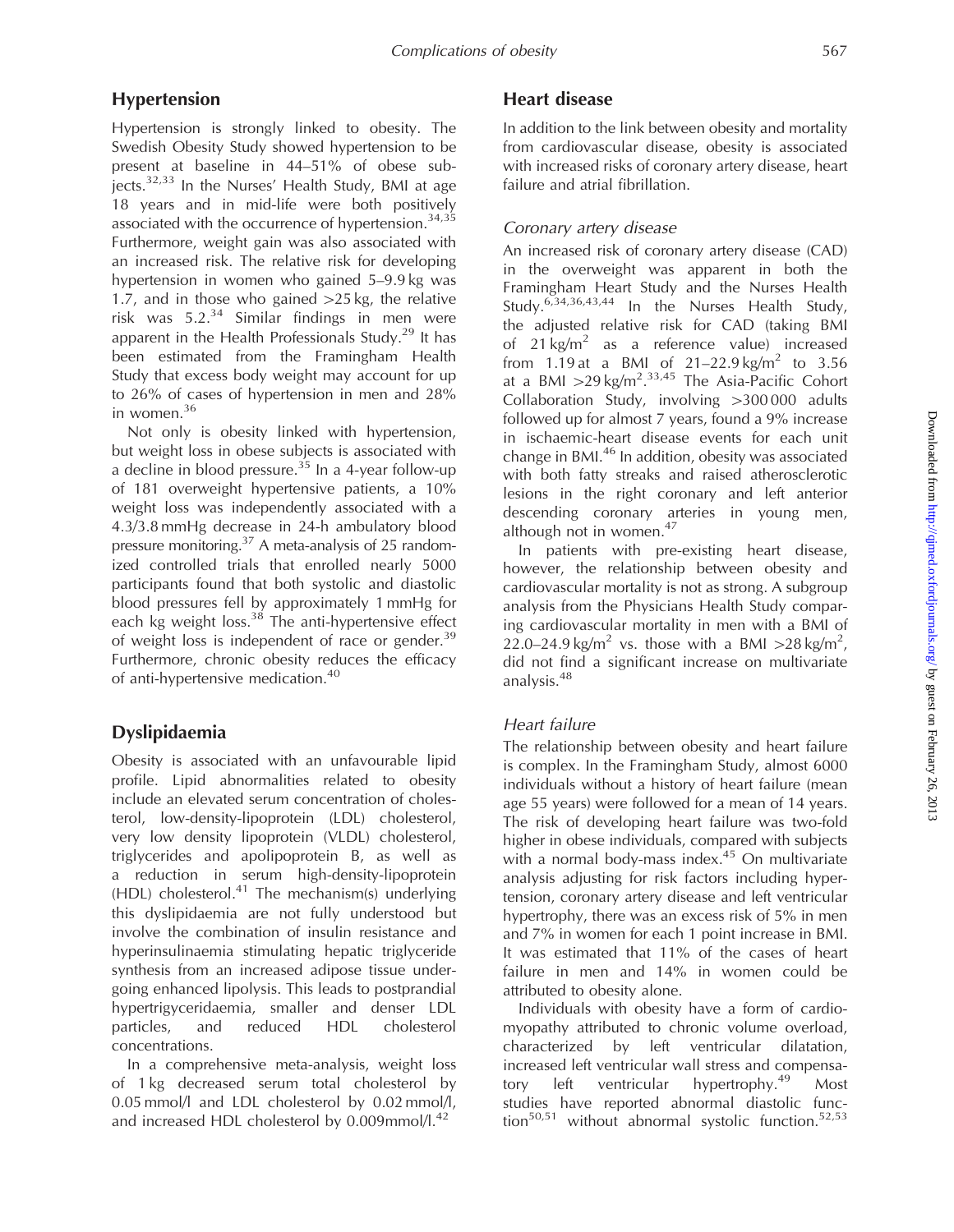Recently, however, in a study comparing the transthoracic echocardiography findings of the heart of overweight or obese subjects with nonobese controls, subtle changes in systolic function were observed in parameters such as myocardial velocity and strain index even when conventional 2D echo found a normal ejection fraction.<sup>54</sup> These changes were more prominent in the patients who had a BMI  $>35 \text{ kg/m}^2$ , compared to the less obese patients. Similar findings have been reported in obese young women  $(21-37)$  years of age).<sup>55</sup>

Elevated BMI, however, appears to be associated with an improved survival in patients with congestive heart failure  $(CHF)$ .<sup>56</sup> In the large Digitalis Intervention Group trial, patients who were overweight  $(BMI \ 25.0-29.9 \ kg/m^2)$  and obese (BMI  $>$ 30 kg/m<sup>2</sup>) had a mortality hazards ratio of 0.88 compared to a control group of BMI 18.5–24.9 on multivariate analysis. This has been termed the obesity paradox.

#### Atrial fibrillation

As noted above, obesity is linked to hypertension, coronary artery disease, diabetes mellitus, left ventricular hypertrophy, left atrial enlargement and CHF. Hypertension, left atrial enlargement and congestive heart failure are all strongly linked to atrial fibrillation (AF).<sup>57,58</sup> Despite the close relationship between obesity and several of the risk factors for AF, a clear relationship between AF and obesity has only recently been established. Previous epidemiologic studies produced conflicting results as to whether AF is linked to obesity. This may be due to short-term follow-up, failure to account for interim cardiovascular events and/or lack of echocardiographic data.58–61

Data from the Framingham Heart Study<sup>62</sup> show a correlation between the risk of developing AF and BMI. In multivariate analysis, adjusting for interim myocardial infarction or heart failure, every increase of 1 point in BMI was associated with a 4% increase in the risk of AF. In addition, there was a gradual increase in left atrial size as BMI increased. The relationship between BMI and AF was not significant after adjusting for left atrial diameter, suggesting a physiological link between obesity and left atrial diameter. In addition there is an association between obstructive sleep apnoea and  $AF$ ,  $63$  and as will be discussed below, obesity and obstructive sleep apnoea are closely linked.

## Cerebrovascular disease

Obesity is linked to an increased risk of stroke in both men and women. $64-69$  In a study of 234 863 Korean men aged 40–64 years, an adjusted hazard of 11% for ischaemic stroke was found for each 1 point increase in BMI.<sup>69</sup> In the Physicians Health Study of 21 414 US physicians, those with a BMI  $\geqslant$  30 kg/m<sup>2</sup> had a relative risk of 1.95 for an ischaemic stroke and 2.25 for a haemorrhagic stroke. Each 1 point increase in BMI resulted in a  $6\%$  increase in the relative risk for total stroke.<sup>65</sup> In a study from Sweden of 7402 apparently healthy men aged 47–55 years, followed up over a 28-year period, BMI  $>30 \text{ kg/m}^2$  resulted in a hazard ratio of 1.78 for ischaemic stroke, but not haemorrhagic stroke.<sup>64</sup> In these studies, the increased risk for stroke persisted, although attenuated, after adjusting for concomitant risk factors such as hypertension, diabetes and hypercholesterolaemia.

Obese women also have an increased risk for stroke. Data from the Women's Health Study of 39 053 women with self-reported weight and height, found a hazards ratio of 1.72 for ischaemic stroke in women with BMI  $>$ 30 kg/m<sup>2</sup> compared to those with BMI <25 kg/m<sup>2.70</sup> There was no significant relationship between BMI and haemorrhagic stroke. Similar results were found in 116 759 women in the Nurses' Health Study.<sup>67</sup> In this study there was a non-significant inverse relationship between obesity and haemorrhagic stroke. It is unclear why there is no relationship between haemorrhagic stroke and obesity, but it may be linked to the lower number of cases in each of the trials, compared to ischaemic stroke.

However, not all studies have shown an association between BMI and stroke, $71,72$  and recent data suggest that central fat accumulation is a stronger risk factor for stroke than overall obesity. In a report from the Israeli Ischemic Heart Disease Study of 9151 male civil servants, trunk body fat was a predictor of stroke mortality, independent of BMI, blood pressure, smoking, socioeconomic status and diabetes mellitus.<sup>73</sup>

## Respiratory disease

#### Obstructive sleep apnoea

Obesity is a major risk factor for obstructive sleep apnoea (OSA). Over 75% of patients with OSA are reported to be  $>120\%$  of ideal body weight.<sup>74</sup> Epidemiological evidence from the Wisconsin Sleep Cohort Study showed that sleep apnoea risk increased significantly with obesity. $75$  A neck circumference 417 inches, which is correlated with obesity, has also been highly correlated with OSA.<sup>76,77</sup> In addition, mild-to-moderate weight loss can substantially improve sleep apnoea.<sup>79</sup> Obesity probably contributes to OSA via multiple mechanisms. Increased fat deposits in tissues surrounding the upper airway in obese patients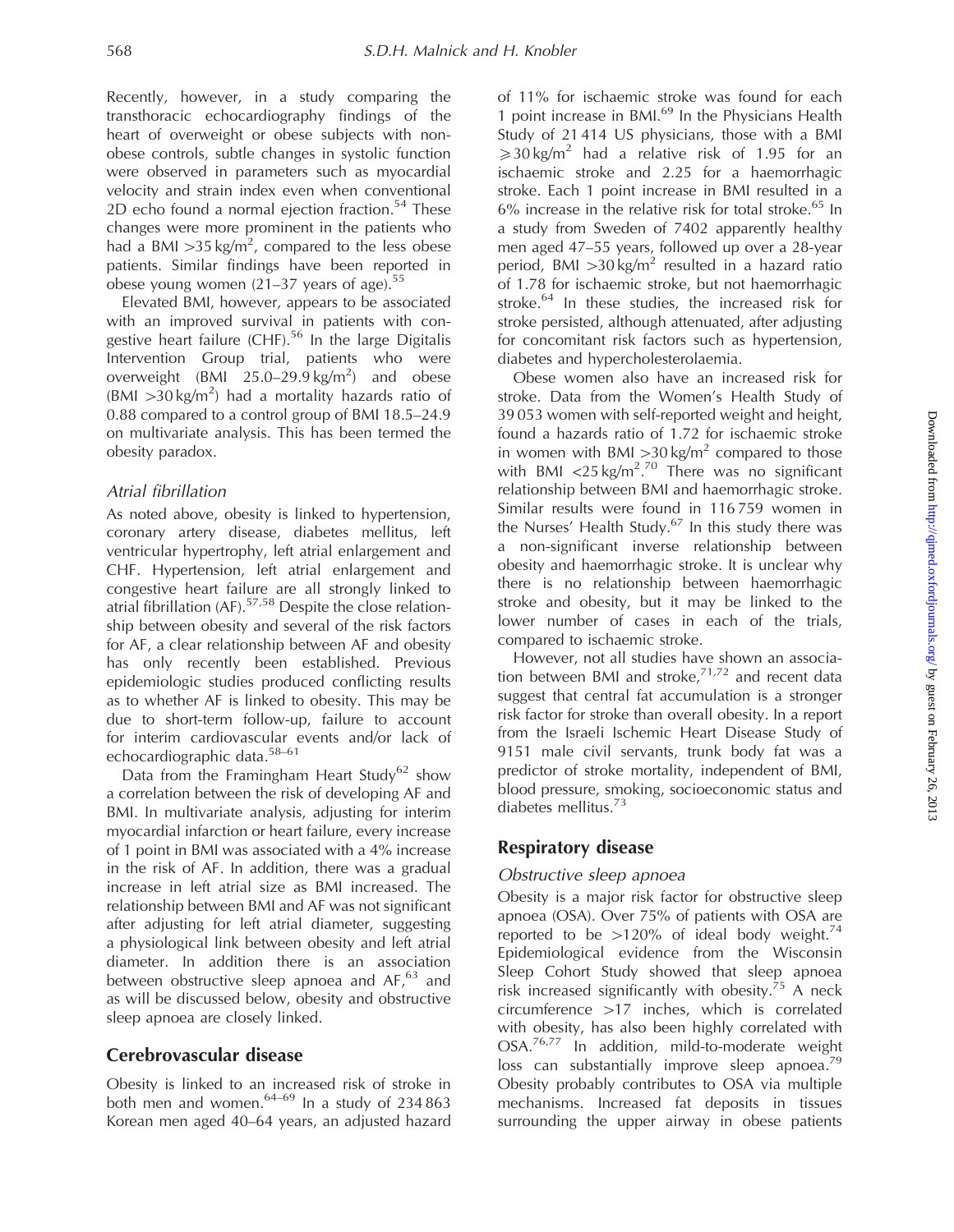may directly impinge on the airway lumen.<sup>80</sup> Upper-body fat deposits may increase airway collapsibility and interfere with the function of the inspiratory and expiratory muscles that maintain airway calibre. Upper airway collapsibility also decreases after weight loss in obese patients with OSA.<sup>81</sup>

#### Asthma

The prevalence of asthma is increased in overweight subjects, $82$  and obese or overweight subjects account for 75% of emergency department visits for asthma.<sup>83</sup> Longitudinal studies indicate that obesity antedates asthma, and that the relative risk of incident asthma increases with increasing obesity.84,85 In addition, morbidly obese asthmatic subjects studied after weight loss demonstrate decreased severity of asthma symptoms.<sup>85</sup> Obesity also appears to be a risk factor for airway hyperresponsiveness.<sup>86</sup> The relationship between obesity and asthma is underlined by the finding that obesity is a strong predictor of the persistence of childhood asthma into adolescence.<sup>5</sup> Potential mechanisms for this relationship include obesity-related changes in lung volumes, systemic inflammation and other adipocyte-derived factors that might alter airway smooth muscle function and promote airway narrowing.<sup>87</sup>

Recently, the relationship between respiratory function and obesity has been examined in the EPIC-Norfolk cohort in Norfolk, UK.<sup>88</sup> This group included 9674 men and 11 876 women aged 45–79 years.  $FEV<sub>1</sub>$  and  $FVC$  were linearly and inversely correlated across the entire spectrum of the waisthip ratio in both men and women, and this relation persisted after adjustment for BMI. This suggests that abdominal obesity may impair respiratory function, and more so than generalized obesity. Furthermore, a post-hoc analysis of a database of four previous placebo-controlled studies of monteleukast or inhaled beclomethasone, showed a lower placebo response and also a lower response to inhaled corticosteroid, with increasing BMI, whereas response to monteleukast was not affected by  $BMl.^{89}$ 

#### Gastrointestinal system

#### Gastroesophageal reflux

Gastrooesophageal reflux disease (GORD) is a common disorder that has been linked to obesity. Most population-based studies supported this association in studies conducted in the US, UK, Norwegian and Spanish populations,  $90-95$  and two of these studies showed a gradual increase in GORD symptoms as BMI increased. $90,91$  However, two large population-based studies did not find any association.96,97

Several studies have examined the relationship between GORD and oesophageal erosions. Three reported a moderate positive association, $98-100$  one reported no association, $101$  and one found a positive association in women but not in men.<sup>102</sup> In a recent study in 453 patients, obese patients were 2.5 times as likely as patients with a BMI  $\langle 25 \text{ kg/m}^2 \rangle$  to have either reflux symptoms or oesophageal erosions.<sup>103</sup> Since there is a link between GORD and oesophageal adenocarcinoma, the connection between GORD and obesity deserves further investigation. A recent meta-analysis found a significant association between obesity and the risk for GORD symptoms, erosive oesophagitis and oesophageal adenocarcinoma.104

#### Hepatobiliary disease

Obesity is associated with cholelithiasis. In the Nurses' Health Study, women with BMI  $\langle 24 \text{ kg/m}^2$ had an incidence of symptomatic gallstones of approximately 250 per 100 000 person-years of follow-up.<sup>105</sup> Women with BMI > 45 kg/m<sup>2</sup> had a seven-fold increase in risk for gallstones compared to women with BMI <24 kg/m<sup>2</sup>. Women with BMI  $>$ 30 kg/m<sup>2</sup> had a yearly gallstone incidence of  $>1\%$  and those with BMI  $\geq 45$  kg/m<sup>2</sup> had a rate of approximately 2% per year. Similar data were found in men in the Health Professionals Study.<sup>34</sup>

Notably however, there is an increased risk for cholelithiasis in patients who lose weight rapidly. Gallstone formation after bariatric surgery has been reported to affect about 38% of patients.<sup>106</sup>

#### Non-alcoholic fatty liver disease (NAFLD)

NAFLD is increasing in prevalence in developed countries, and is one of the most common causes of cryptogenic cirrhosis. It is strongly linked to the metabolic syndrome, of which obesity is a central component, and is in fact regarded as the hepatic manifestation of the metabolic syndrome.<sup>107,108</sup> NAFLD is a spectrum of diseases ranging from simple steatosis to steatohepatitis and cirrhosis, with all of its concomitant complications. Patients with NAFLD especially those with mainly steatosis, respond favourably to weight reduction, and a recent large study showed that achieving  $\geq 5\%$ weight reduction by lifestyle modifications was associated with improvement and even normalization of liver enzymes in subjects with impaired liver function tests.<sup>109</sup>

Interestingly, waist–hip ratio is an independent predictor of advanced fibrosis at liver biopsy.<sup>110</sup>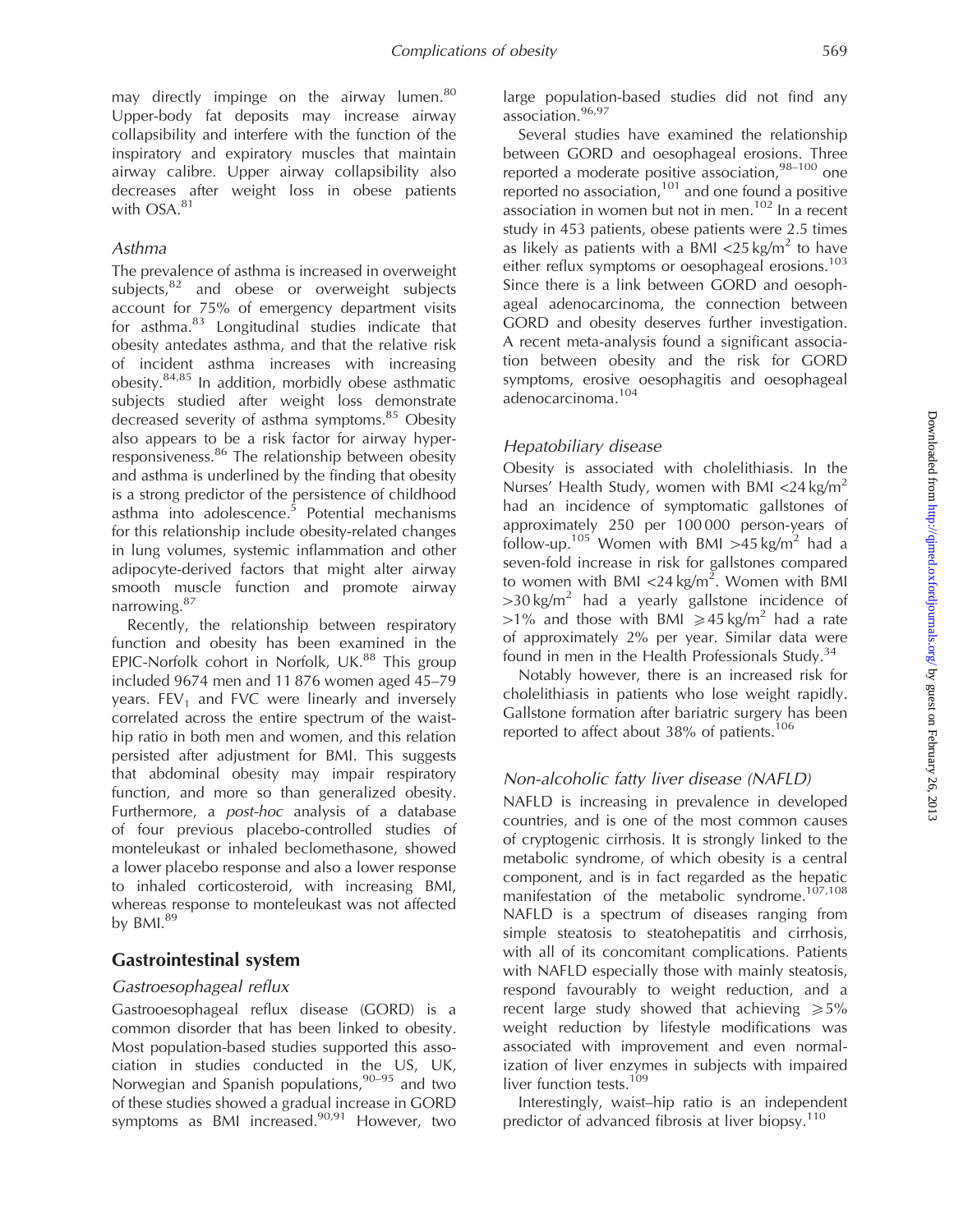#### **Osteoarthritis**

There is a marked increase in osteoarthritis in the obese. It is most common in the knees and the ankles, which may be a consequence of trauma related to the excess body weight. In a study of over 1000 women, the age-adjusted odds ratio of unilateral and bilateral osteoarthritis of the knee, as determined by X-ray, was 6.2 for BMI <23.4 kg/m<sup>2</sup> and 18 for BMI > 26.4 kg/m<sup>2</sup>. When BMI <23.4 kg/m<sup>2</sup> was compared to BMI 23.4–  $26.4 \text{ kg/m}^2$ , the odds ratios for osteoarthritis were increased: 2.9 fold for the knee, 1.7 fold for carpometacarpal joint, 1.5 fold for the distal interphalangeal joint, and 1.2 fold for the proximal interphalangeal joint. $111$  A co-twin control study noted that each one kg increase in weight was associated with an increased risk of radiographic features of osteoarthritis at the knee and carpometacarpal joint.<sup>112</sup>

Not only is obesity associated with osteoarthritis, but weight loss is associated with a decreased risk of osteoarthritis. A study of 800 women showed that a decrease in BMI of  $2 \text{ kg/m}^2$  or more in the preceding 10 years decreased the odds for developing osteoarthritis by  $>50\%$ .<sup>113</sup> This benefit was also present in those women with a BMI  $>25$  kg/m<sup>2</sup> and thus at high risk of osteoarthritis.

The fact that osteoarthritis occurs more frequently in non-weight-bearing joints suggests there are components of the obesity syndrome that alter cartilage and bone metabolism independent of weight bearing.

## **Cancer**

The WHO International Agency for Research on Cancer has estimated that overweight and inactivity account for from a quarter to a third of all cancers of the breast, colon, endometrium, kidney and oesophagus.<sup>114</sup>

Obesity also increases the likelihood of dying from cancer. A 16-year prospective study of  $>900000$  men and women in the US found a relative risk of death from cancer of 1.5 for men and 1.6 for women in the group with BMI > 40 kg/m<sup>2</sup> vs. BMI 18.5–24.9 kg/m<sup>2 115</sup> For both men and women, increasing BMI was associated with higher death rates due to cancers of the oesophagus, colon and rectum, liver, gallbladder, pancreas, kidney, non-Hodgkin's lymphoma and multiple myeloma. Men were also at increased risk for death from stomach and prostrate cancer, while women were at increased risk of death from cancers of the breast, cervix, uterus and ovary. On the basis of these data, the authors estimated that overweight and obesity in the USA could account for 14% of all cancer deaths in men and 20% in women.

In a systematic review and meta-analysis from the Comparative Risk Assessment Project evaluating data on 7 million deaths from cancer, 2.43 million were attributable to potentially modifiable risk factors, including overweight and obesity. For every risk factor, they calculated the population attributable fraction (PAF), estimating the proportional reduction in cancer death if the risk factor was reduced. The corresponding PAF for over-weight and obesity was: 11% for colon and rectum cancers; 5% for breast cancer; 40% for uterine cancer.<sup>116</sup>

In the Nurses' Health Study, obesity and weight gain had differing effects on the risk of breast cancer in premenopausal and postmenopausal women.<sup>117</sup> Premenopausal women with BMI  $>26$  kg/m<sup>2</sup> had lower mortality from breast cancer. In addition, weight gain after the age of 18 years was not associated with increased risk of breast cancer before menopause, but was a risk factor after menopause. In postmenopausal women who had never taken oestrogen hormone replacement therapy, the relative risk of developing breast cancer was 1.6 if they had gained 10–20 kg and 2.0 if they had gained  $>20$  kg, compared to women with minimal weight gain. Women who were taking oestrogen, however, did not have an increased risk of breast cancer associated with weight gain.

The data suggesting that obesity is one of the causes for cancer are derived mainly from epidemiological studies, which cannot prove cause-effect relationship, and may be confounded by selection bias. There are also limited data clarifying the underlying mechanisms for this association. It is possible that the increased production of oestrogens by adipose tissue stromal cells, together with the decrease of sex-steroid-binding globulin, is responsible for the increased risk of endometrial and perhaps breast cancer. Insulin resistance and increased levels of insulin-like growth factor-I (IGF-I) may play a role in colon neoplasm. $118-120$ Further studies evaluating the possible interaction between genetic background and obesity in the development of specific type of cancers, are needed.

Obesity may also unfavourably influence the diagnosis of cancer and the response to therapy. The commonly accepted dose reduction of chemotherapy in the obese may be deleterious. A review of four trials of treatment for breast cancer with a total of 2443 patients in whom the BMI was known, showed that obese patients received a lower dose of chemotherapy and had a worse outcome in the group with oestrogen-receptor-negative tumours but not in the group with oestrogen-receptor-positive tumours.<sup>121</sup>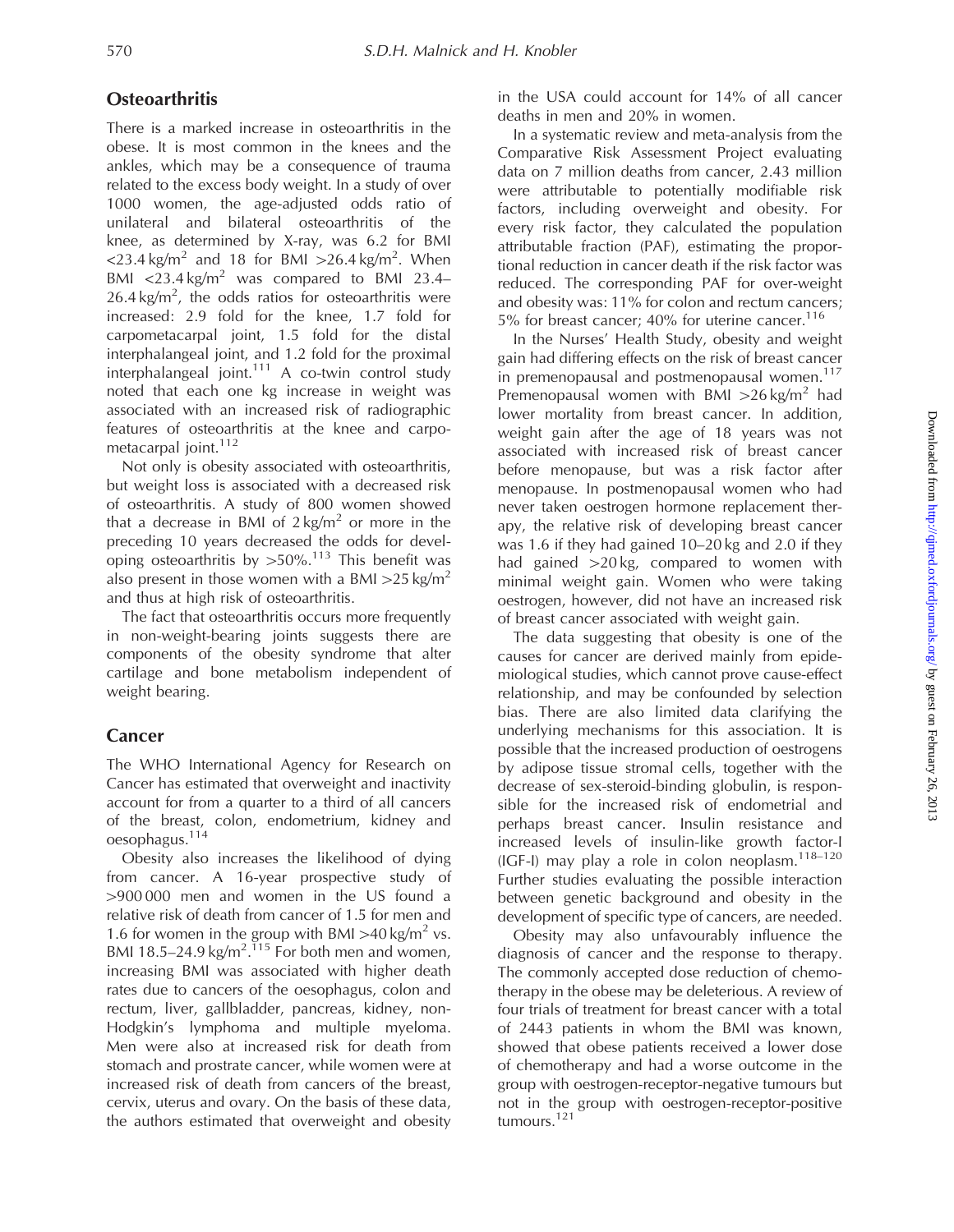#### Psychosocial function

Obesity in the past was seen as a sign of wealth and wellbeing. This remains the case in many parts of Africa, partly as a result of the HIV epidemic and its associated wasting. However, in affluent countries there is a stigma associated with obesity in areas such as education, employment and health care. A survey of more than 10 000 adolescents found that women with a BMI above the 95th percentile for age and sex completed fewer years of school (0.3 years), were 20% less likely to be married, had lower household incomes and higher rates of household poverty compared to women who had not been overweight, independent of their baseline socioeconomic status and aptitude test scores.<sup>122</sup> Men who had been overweight were less likely to be married.

In a group of 294 patients seeking consultation for bariatric surgery, half the patients had a psychiatric disorder and 29% had comorbidity. The highest prevalence rates were 29% for somatization, 18% for social phobia, 155 for hypochondriasis and 14% for obsessive-compulsive disorder.<sup>123</sup>

In addition, eating disorders such as binge eating disorder and night eating syndrome have been linked with depression and obesity.<sup>124</sup>

## Gynaecological and obstetric complications

Obesity during pregnancy is associated with an increased risk of complications, including gestational diabetes, pre-eclampsia, and delivery complications such as macrosomia, shoulder dystocia and higher rates of caesarean sections and infections. Maternal obesity may also be an independent risk factor for neural tube defects and fetal mortality. This subject has been reviewed recently.<sup>125</sup>

Obesity is now estimated to be responsible for 6% of primary infertility.<sup>126</sup> In men, there is a link between impotence and increasing infertility, with abdominal obesity a particular risk. $127,128$ 

Polycystic ovary syndrome (PCOS), the most common endocrine disorder in women of reproductive age, is characterized by a combination of chronic anovulation, polycystic ovary morphology and hyperandrogenism.<sup>129</sup> Obesity and insulin resistance are closely related with PCOS, and insulin resistance has a pivotal role in the pathogenesis of this syndrome. Women with PCOS respond favourably to weight loss, as well as to pharmacological treatment of insulin resistance, with decrease in androgen levels and ovulation.<sup>130</sup>

#### Surgical and anaesthetic complications

In the light of the previously mentioned pulmonary changes associated with obesity, one might expect obesity to be a risk factor for post-operative pulmonary complications, but the data are inconsistent. A review of ten series of obese patients undergoing gastric bypass operations showed a similar 3.9% rate of post-operative pneumonia and atelectasis to that in the general population.<sup>131</sup> In a prospective study of 117 patients undergoing thoracic surgery, there was no difference in the rate of pulmonary complications when the patients were stratified by  $BML^{132}$  Contrasting findings were found in a prospective study of 1000 patients undergoing laparotomy, in which BMI  $>25$  kg/m<sup>2</sup> was an independent risk factor for postoperative pulmonary complications.<sup>133</sup> Furthermore, in a prospective study of 400 patients undergoing abdominal surgery, BMI  $>27$  kg/m<sup>2</sup> was one of six independent factors for pulmonary complications.<sup>134</sup> One possible explanation for the differences between these reports may be failure to distinguish between obesity and other comorbid conditions. In a prospective study of 272 patients referred for medical evaluation prior to non-thoracic surgery, using explicit criteria for postoperative pulmonary complications, the odds ratio was 4.1 for patients with BMI  $>$ 30 kg/m<sup>2</sup>, but this was no longer significant under multivariate analysis.<sup>135</sup> A review of six studies encompassing a total of 4536 patients found a similar risk of pulmonary complications for both obese and non-obese patients.<sup>136</sup>

## Chronic kidney disease

The epidemic of obesity in the developed world has been associated with an increase in the prevalence of chronic kidney disease. It is however, unclear whether obesity is a risk factor independent of diabetes and hypertension.<sup>137</sup>

Among NHANES III participants, the risk of either incident end-stage renal disease or kidney-related death was independently associated with a BMI  $>$ 35 kg/m<sup>2</sup>, with a relative risk of 2.3 among those morbidly obese compared with normal weight persons, but risk was not increased for those  $R_{\text{c}}$  classified as overweight or obese.<sup>138</sup> In the Framingham study, patients who were obese at baseline were more likely to have a decrease in estimated glomerular filtration rate (GFR).<sup>139</sup> Under multivariate analysis, increased baseline BMI was significantly associated with progression to chronic kidney disease, with an odds ratio of 1.23 for each standard deviation.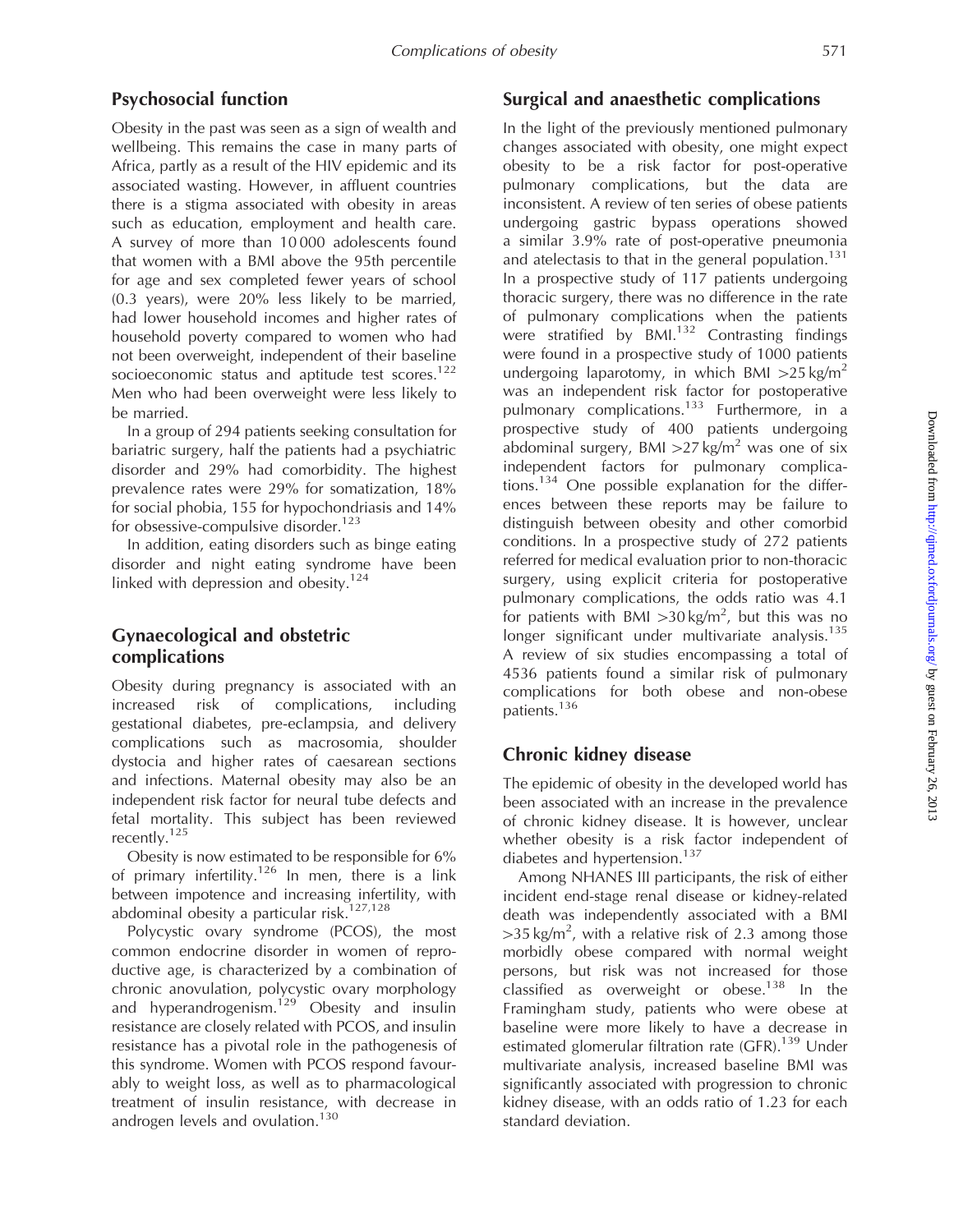Notably, weight loss may preserve renal function. In a study of 24 type 1 and type 2 diabetics with nephropathy, a reduction in BMI from 33 to  $26 \text{ kg/m}^2$  was associated with a decrease in proteinuria from  $1.3$  to  $0.623$  g per  $24$  h, and an improvement in GFR from 66 to 81 ml/min/1.73m<sup>2</sup>.<sup>140</sup>

## Are all obese patients at increased risk?

Despite the mortality and morbidity associated with obesity described in previous sections, clinicians are well aware of the phenomenon of the healthy obese individual. Therefore, further characteristics that will identify subsets of obese high-risk patients vs. obese non high-risk patients are needed.

#### Physical fitness and activity

Several studies have shown that low physical fitness and physical activity are independent predictors for all-cause mortality, CVD mortality and cardiovascular events in lean and obese men and women.<sup>141–144</sup> In the Aerobics Center Longitudinal Study, unfit lean men had a higher risk for all-cause and CVD mortality than men who were fit and obese.<sup>142</sup> In a long-term prospective study of Finnish men and women, low leisure time physical activity and physical fitness, but not high BMI, were predictors of all-cause and CVD mortality.<sup>145</sup> However in another study conducted in men and women, physical fitness, although associated with reduced mortality from CVD, did not completely reverse the increased risk associated with obesity.<sup>146</sup> One of the mechanisms by which increased physical activity and fitness can reduce CVD risk and all-cause mortality is by modulating insulin sensitivity. In both Caucasians and Pima Indians, maximal aerobic capacity is positively correlated with insulin action.<sup>147</sup> Other protective mechanisms of physical activity include: improvement of blood pressure, atherogenic dyslipidaemia and inflammation, increased fibrinolytic and endothelial function.<sup>148</sup> The protective role of physical exercise and fitness implies that physicians should at least obtain a self-record of physical activity and fitness as part of assessing the risks associated with obesity.

#### Insulin resistance and the metabolic syndrome

Insulin resistance and the compensatory hyperinsulinemia, are strongly associated with increased risk for type 2 diabetes, CVD and CHD mortality in large epidemiological studies.<sup>149–152</sup> The metabolic

syndrome, a cluster of abnormalities related to  $i<sub>1</sub>$  insulin resistance, $153$  was also associated with increased risk of developing type 2 DM and CVD in large prospective studies.<sup>154-156</sup> Populationattributable risk estimates associated with the metabolic syndrome were 34%, 29% and 62% in men, and 16%, 8% and 47% in women, for CVD, CHD, and type  $2 DM$ , respectively.<sup>157</sup> The metabolic syndrome includes known risk factors for CVD such as abdominal obesity, hypertension, glucose intolerance, high triglycerides and low HDLcholesterol. In addition, some data suggest that even after adjusting for these known risk factors, the metabolic syndrome remains an independent risk factor for CVD.158,159 Obese and overweight people tend to be more insulin-resistant, yet only about half have significant insulin resistance.<sup>160</sup> Identifying obese insulin-resistant individuals in daily practice is of great importance, since weight reduction is especially beneficial in reducing CVD risk factors in this sub-group.<sup>160,161</sup> Fortunately, insulin resistance can be identified by relatively simple measures such as high fasting serum insulin levels or by high triglycerides and low HDL-cholesterol levels.<sup>160</sup>

Obesity has been associated with increased risk of several types of commonly occurring cancer, as noted above. In addition, obesity is associated with both a higher rate of recurrence of breast cancer and a worse prognosis.<sup>161</sup> Interestingly, abdominal obesity and insulin resistance were shown to be associated with some types of cancer such as colon and breast neoplasia, suggesting that one of the mechanisms linking obesity and cancer is related to insulin-like growth factors. $118-120$ 

## Fat distribution

The recently published INTERHEART study examined the predictive value for myocardial infarction of different obesity markers in >27 000 subjects from different ethnic groups, in 52 countries.<sup>162</sup> It found that waist–hip ratio was superior to BMI, having a graded and significant association with myocardial infarction that persisted after adjusting for the other known risk factors. BMI, in contrast, showed only a modest association, in some but not all populations, and the association was not significant after further adjustments. This study confirms (and extends to different populations) the results of previous studies, showing that simple measures of waist or waist–hip ratio are closely related with CVD risk.<sup>163-165</sup> Increased waist–hip ratio is a surrogate of increased visceral adipose tissue known to be more metabolically active, releasing free fatty acids, adipokines and cytokines, all leading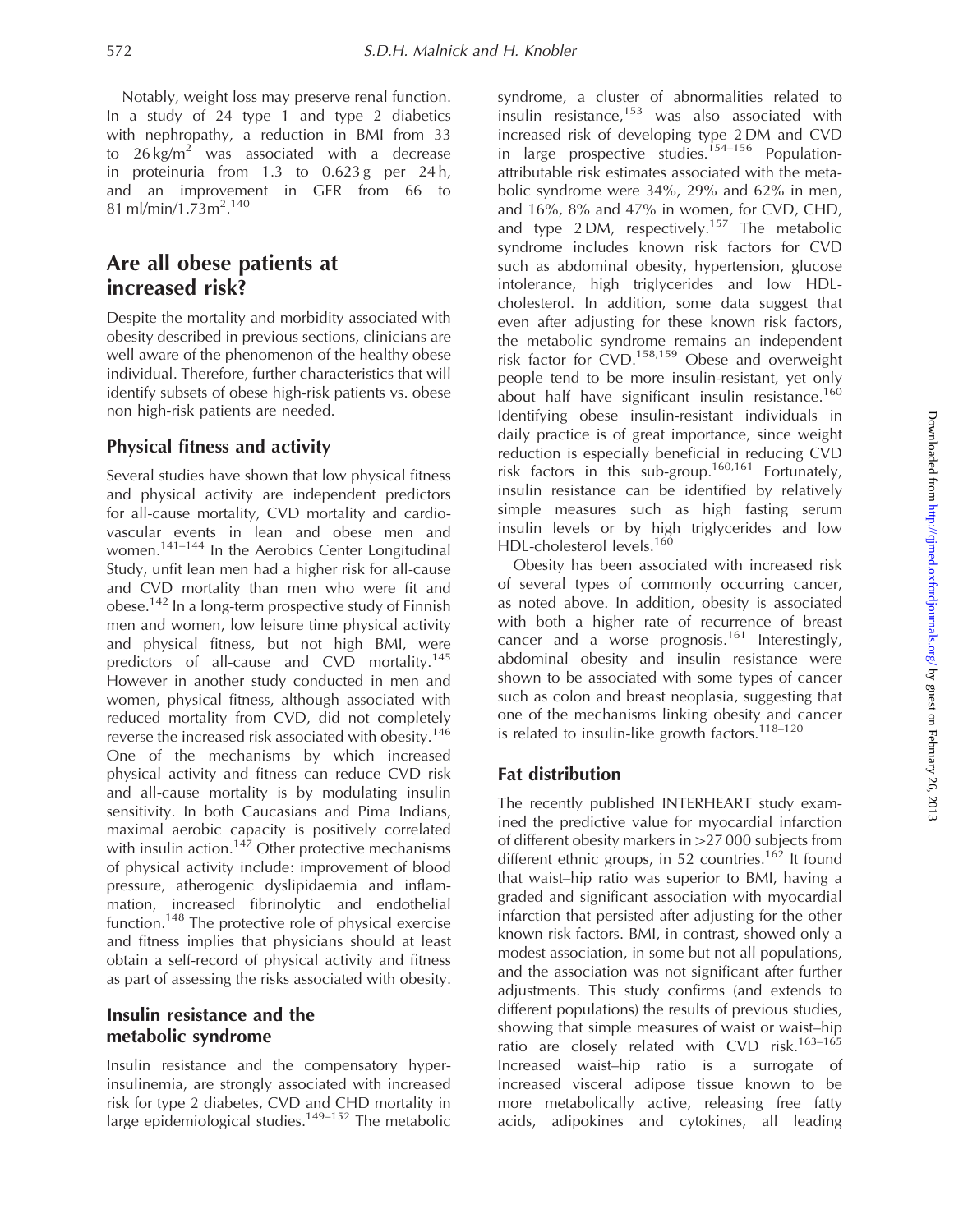to insulin resistance.<sup>166</sup> In a study comparing removal of 1 kg visceral fat at bariatric surgery with bariatric surgery alone, there was a significant improvement in insulin sensitivity in those patients who underwent the combined procedure,<sup>167</sup> while removal of subcutaneous tissue had no effect on insulin sensitivity.<sup>168</sup> Therefore, assessment of visceral fat accumulation by measuring waist–hip ratio should be part of the routine assessment of the obese individual.

## **Genetics**

The gene-environment interaction is known to play a role in multiple diseases. Obesity is associated with many comorbidities, and an interaction between obesity and a positive family history has been shown in several of these associated illnesses. In individuals with a strong family history of diabetes and increased BMI, reduced beta-cell compensation to the insulin resistance associated with obesity was found, increasing the risk for developing type 2 diabetes.<sup>169</sup> BMI was strongly associated with breast cancer risk among women with a strong family history of breast cancer, but only weakly associated in those women without a family history.<sup>170</sup> In women with a family history of premature coronary artery disease, BMI was an independent predictor of coronary artery calcification.<sup>171</sup> Further studies are needed to elucidate the possible interactions between obesity and genetic background, but obtaining a family history may be helpful in assessing the risk of the individual obese patient.

## **Conclusions**

Obesity is linked with a large range of medical complications. There is evidence that obesity is not only related to conditions such as diabetes, hypertension, heart disease, obstructive sleep apnoea, asthma, non-alcoholic fatty liver disease, osteoarthritis and polycystic ovary syndrome, but also that weight reduction has beneficial effects and therefore is an integral part of treating these morbidities (Table 1). Although there is a significant association between certain types of cancer and obesity, the inherent limitation of epidemiological studies in establishing causality, together with the lack of intervention studies, underline the need for further studies before the role of obesity in cancer is established.

Another controversial issue is the association between obesity and mortality. While some researchers believe that obesity will shorten the life expectancy of obese populations, there are other Table 1 Obesity-associated complications that respond to weight reduction

| Complication                   | References     |
|--------------------------------|----------------|
| Type 2 diabetes                | 174, 176, 177  |
| Hypertension                   | 35, 37, 38, 39 |
| Dyslipidaemia                  | 42             |
| Obstructive sleep apnoea       | 78             |
| Asthma                         | 85             |
| Coronary heart disease         | 178            |
| Obesity-related cardiomyopathy | 179            |
| <b>NAFID</b>                   | 109            |
| Osteoarthritis                 | 180, 181       |
| Polycystic ovary syndrome      | 130            |

NAFLD, non-alcoholic fatty liver disease.

data describing a U-shaped association, with excess mortality in both under-weight and severe obesity, while milder degrees of overweight do not show increased rates. In addition, improved standards of medical care may attenuate the effect of obesity on life expectancy. The economic burden of providing this medical care to increasing numbers of obese subjects cannot however be dismissed.

Not all obese patients will develop complications. Further characterization of physical activity and fitness, fat distribution, insulin resistance and family history of obesity-related diseases, can identify the obese person who is at increased risk. The age of onset of obesity also needs to be taken into account, as the life-long risk of developing obesity-related complications is higher in early-onset compared with late-onset obesity.

We suggest the following scheme for the management of the patient with obesity. Firstly, for patients who suffer from obesity-related complications listed in Table 1 that have been shown to respond favourably to weight loss, we recommend that dietary consultation be part of the treatment plan.

Secondly, since not all obese subjects will develop associated morbidities, we list clinical characteristics that are of assistance in identifying those asymptomatic obese people who have a particularly high risk for developing obesity-related complications (Table 2). The rationale of focusing the effort to achieve weight reduction in this highrisk group, is based on data from studies such as the large Diabetes Prevention Program, in which 3234 non-diabetic overweight or obese patients with elevated glucose levels were randomized to placebo, lifestyle modification program or metformin. The lifestyle modification program was aimed at achieving 7% weight loss and 150 min of physical activity per week. This program lasted for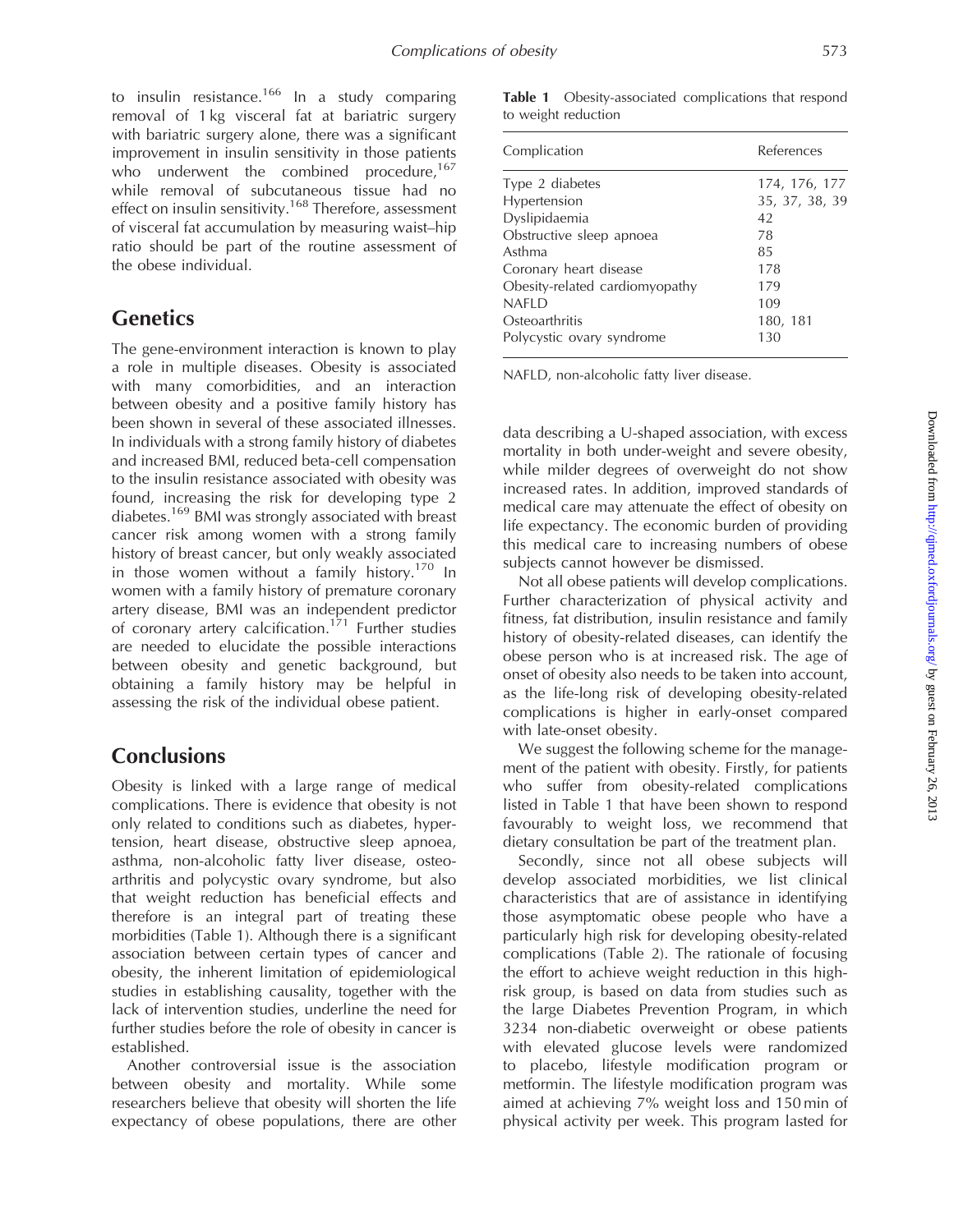Abdominal obesity (increased waist–hip ratio) Low physical fitness High triglycerides and low HDL-cholesterol levels High fasting insulin levels High fasting glucose levels Family history: Diabetes Hypertension Dyslipidaemia Coronary heart disease

3 years, and resulted in a 58% reduction in diabetes incidence.<sup>172</sup>

For morbidly obese persons with a high-risk profile or the above-mentioned complications, who fail to lose weight, pharmacological adjunct therapy and bariatric surgery should be considered. This is supported by the results of two large intervention studies with a relatively long-term follow up. In the first, a randomized trial comparing combined dietary intervention with orlistat (lipase inhibitor) and dietary intervention to dietary intervention alone, the combined therapy given for 4-year period, resulted in a 37% reduction in the incidence of diabetes due to the effect in a subgroup of patients with impaired glucose tolerance.<sup>173</sup> In the second large study, 1703 obese patients who underwent bariatric surgery were followed for 10 years, and compared to conventionally treated obese subjects. The surgery group lost significantly more weight and maintained the weight loss throughout the follow-up period and this weight loss was accompanied by a significantly lower incidence of diabetes and hypertriglyceridemia.<sup>174</sup>

The issues of safety, cost-effectiveness and quality of life, related to pharmacological and surgical therapies for obesity, are still debated, and an individual approach has been suggested.<sup>175</sup> Before establishing definite treatment guidelines, more large intervention studies, focusing on different age groups and obesity-related comorbidities are needed to address the long-term cost-effectiveness and quality of life associated with various treatment modalities.

## References

1. Flegal KM, Carroll MD, Ogden CL, Johnson CL. Prevalence and trends in obesity among US adults, 1999–2000. JAMA 2002; 288:1723–7.

- 2. Flegal KM, Carroll MD, Kuczmarski RJ, Johnson CL. Overweight and obesity in the United States: prevalence and trends, 1960–1994. Int J Obes 1998; 22:39–47.
- 3. International Agency for Research on Cancer, World Health Organization.2002 Weight control and physical activity. In: Vainio H, Bianchini F, eds. International Agency for Research on Cancer handbooks of cancer prevention, vol 6. Lyon, France, IARC Press, 2002.
- 4. Popkin BM. The nutrition transition and its health implications in lower-income countries. Public Health Nutr  $1998 \cdot 1.5 - 21$
- 5. Drenick EJ, Bale GS, Seltzer F, Johnson DG. Excessive mortality and causes of death in morbidly obese men. JAMA 1980; 243:443–5.
- 6. Build and Blood Pressure Study, 1959. Chicago, Society of Actuaries, 1959.
- 7. Keys A. Seven countries: a multivariate analysis of death and coronary heart disease. Cambridge MA, Harvard University Press, 1980.
- 8. Waaler HT. Height, weight and mortality: the Norwegian experience. Acta Med Scand Suppl 1984; 679:1–56.
- 9. Build Study, 1979. Chicago, Society of Actuaries and association of Life Insurance Medical Directors of America, 1980.
- 10. Lew EA, Garfinkel L. Variations in mortality by weight among 750,000 men and women. J Chronic Dis 1979; 32:564–76.
- 11. Lee IM, Manson JE, Hennekens CH, Paffenbarger RS. Body weight and mortality: a 27 year follow-up of middle-aged men. JAMA 1993; 270:2823–8.
- 12. Lindsted K, Tonstad S, Kazma JW. Body mass index and patterns of mortality amongst Seventh-day Adventist men. Int J Obes 1991; 15:397–406.
- 13. Wilcosky T, Hyde J, Anderson JJB, Bangdiwala S, Duncan B. Obesity and mortality in the Lipid Research Clinic Program Follow-Up Study. J Clin Epidemiol 1990; 43:743–52.
- 14. Vandendbroucke JP, Mauritz BJ, deBruin A, Verheesen JH, van der Heide-Weisel C, van der Heide RM. Weight, smoking and mortality. JAMA 1984; 252:2859–60.
- 15. Menotti A, Descovich GC, Lanti M, Spagonolo A, Dormi A, Seccareccia F. Indexes of obesity and all causes mortality in Italian epidemiology data. Prev Med 1993; 22:293–303.
- 16. Manson JE, Willett WC, Stampfer MJ, Colditz GA, Hunter DJ, Hankinson SA, et al. Body weight and mortality among women. N Engl J Med 1995; 333:677–85.
- 17. Gu D, He J, Duan X, Reynolds K, Wu X, Chen J, Huang G, et al. Body weight and mortality among men and women in China. JAMA 2006; 295:776–83.
- 18. Bradley PJ. Is obesity an advantageous adaptation? Int J Obes 1982; 6:43–52.
- 19. Yusuf S, Hawken S, Ounpuu S, Bautista L, Franzosi MG, Commerford P, et al. Obesity and the risk of myocardial infarction in 27000 participants from 52 countries: a case control study. Lancet 2005; 366:1640–9.
- 20. Keys A, Fidanza P, Karvonen MJ, Kimura N, Taylor AL. Indices of relative weight and obesity. J Chronic Dis 1972; 25:329–43.
- 21. Revicki DA, Israel RG. Relationship between body mass indexes and measures of body adiposity. Am J Public Health 1986; 76:992–4.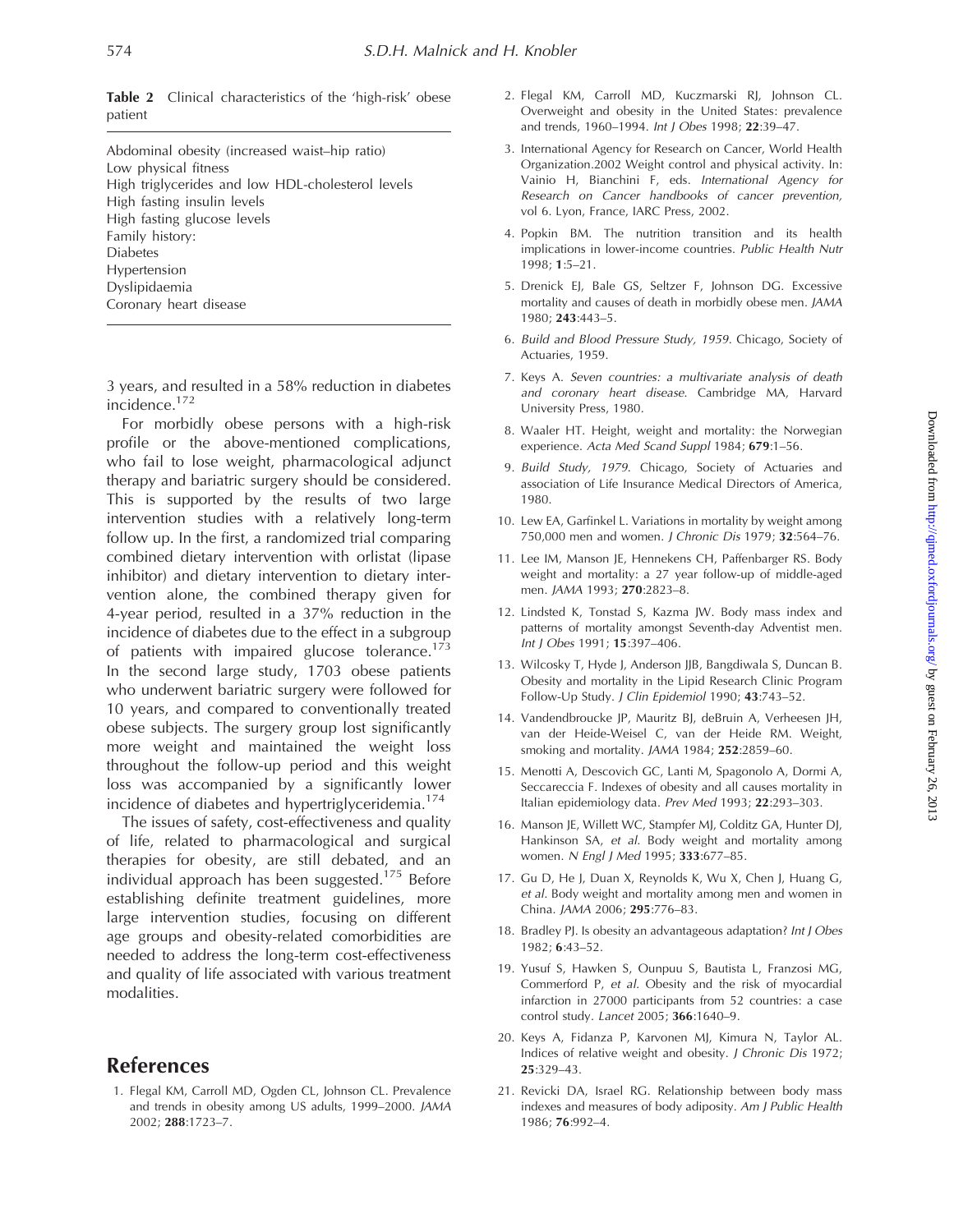- 22. Kvist H, Chowdhury B, Grangard U, Tylen U, Sjostrom L. Total and visceral adipose-tissue volumes derived from measurements with computed tomography in adult men and women: predictive value. Am J Clin Nutr 1988; 48:1351–61.
- 23. Lissner L, Odell PL, D'Agostino RB, Stokes J 3rd, Kreger BE, Belanger AJ, et al. Variability of body weight and health outcomes in the Framingham population. N Engl J Med 1991; 324:1839–44.
- 24. Diaz VA, Mainous AG III, Everett CJ. The association between weight fluctuation and mortality: results from a population-based cohort study. J Community Health 2005; 30:153–65.
- 25. Flegal KM, Graubard KI, Williamson DF, Gail MH. Excess deaths associated with underweight, overweight and obesity. JAMA 2005; 293:1861–7.
- 26. National Center for Health Statistics. Health, United States, 2005 With Chartbook on Trends in the Health of Americans. Hyatsville MD, National Center for Health Statistics, 2002. Available at [\[http://www.cdc.gov/nchs/data/hus/hus05.pdf](http://www.cdc.gov/nchs/data/hus/hus05.pdf) ]. Accessed 21 February 2006.
- 27. Gregg EW, Cheng YJ, Cadwell BC, Imperatore G, Williams DE, Flegal KM, et al. Secular trends in cardiovascular disease risk factors according to body mass index in US adults. JAMA 2005; 293:1868–74.
- 28. Colditz GA, Willett WC, Rotnitzky A, Manson JE. Weight gain as a risk factor for clinical diabetes mellitus in women. Ann Intern Med 1995; 122:481–6.
- 29. Chan JM, Rimm EB, Colditz GA, Stampfer MJ, Willett WC. Obesity and fat distribution and weight gain as risk factors for clinical diabetes in men. Diabetes Care 1994; 17:961–9.
- 30. Knowler WC, Pettitt DJ, Saad MF, Charles MA, Nelson RG, Howard BV, et al. Obesity in the Pima Indians: its magnitude and relationship to diabetes. AmJ Clin Nutr 1991; 53:1543S–51S.
- 31. Tirosh A, Shai I, Tekes-Manova D, Israeli E, Pereg D, Shochat T, et al. Normal fasting plasma glucose levels and type 2 diabetes in young men. N Engl J Med 2005; 353:1454–62.
- 32. Sjostrom CD, Lissner L, Wedel H, Sjostrom L. Reduction in incidence of diabetes, hypertension and lipid disturbances after interventional weight loss induced by bariatric surgery: the SOS Intervention Study. Obes Res 1999; 7:477–84.
- 33. Sjostrom L, Lindroos AK, Peltonen M, Torgerson J, Bouchard C, Carlsson B, et al. Lifestyle, diabetes and cardiovascular risk factors 10 years after bariatric surgery. N Engl J Med 2004; 351:2683.
- 34. Willett WC, Dietz WH, Colditz GA. Guidelines for healthy weight. N Engl J Med 1999; 341:427.
- 35. Huang Z, Willett WC, Manson JE, Rosner B, Stampfer MJ, Speizer FE, et al. Body weight, weight change and risk for hypertension in women. Ann Intern Med 1998; 128:81–8.
- 36. Wilson PW, D'Agostino RB, Sullivan L, Parise H, Kannel WBl. Overweight and obesity as determinants of cardiovascular risk; the Framingham experience. Arch Intern Med 2002; 162:1867–72.
- 37. Schillaci G, Pasqualini L, Vaudo G, Pirro M, Gemelli F, De Sio M, et al. Effect of body weight changes on 24-hour blood pressure and left ventricular mass; a 4-year follow-up. Am J Hypertens 2003; 16:634–9.
- 38. Neter JE, Stam BE, Kok FJ, Grobbee DE. Influence of weight reduction on blood pressure: a meta-analysis of randomized controlled trials. Hypertension 2003; 42:878–84.
- 39. Stevens VJ, Corrigan SA, Obarzenak E, Bernauer E, Cook NR, Hebert P, et al. Weight loss intervention in phase 1 trials of Hypertension prevention. The TOHP collaborative research group. Arch Intern Med 1993; 153:849–58.
- 40. Modan M, Almog S, Fuchs Z, Chetrit A, Lusky A, Halkin H. Obesity, glucose intolerance, hyperinsulinemia and response to antihypertensive drugs. Hypertension 1991; 17:565–73.
- 41. Grundy SM, Barnett JP. Metabolic and health complications of obesity. Dis Mon 1990; 36:641–731.
- 42. Datillo AM, Kris-Etherton PM. Effects of weight reduction on blood lipids and lipoproteins: a meta-analysis. Am J Clin Nutr 1992; 56:320–8.
- 43. Krauss RM, Winston M. Obesity: impact on cardiovascular disease. Circulation 1998; 98:1472–6.
- 44. Willett WC, Manson IE, Stampfer MJ, Colditz GA, Rosner B, Speizer FE, et al. Weight, weight change and coronary heart disease in women. Risk within the 'normal' weight range. JAMA 1955; 273:461–5.
- 45. Kenchaiah S, Evans JC, Levy D, Wilson PW, Benjamin EJ, Larson MG, et al. Obesity and the risk of heart failure. N Engl J Med 2002; 347:305–13.
- 46. James WPT, Jackson-Leach R, Ni Mhurvhu, Kalamara E, Shayeghi M, Rigby NJ, et al. Overweight and obesity (high body mass index). In: Ezzati M, Lopez AD, Rodgers A, Murray CJL, eds. Comparative quantification of health risks: global and regional burden of disease attributable to selected major risk factors, vol. 1. Geneva, WHO, 2004:497–596.
- 47. McGill HC , Jr, McMahan CA, Herderick EE, Zieske AW, Malcom GT, Tracy RE, et al. Obesity accelerates the progression of coronary atherosclerosis in young men. Circulation 2002; 195:2712–18.
- 48. Widlansky ME, Sesso HD, Rexrode KM, Manson JE, Gaziano M. Body mass index and total and cardiovascular mortality in men with a history of cardiovascular disease. Arch Intern Med 2004; 164:2326–32.
- 49. Alpert MA. Obesity cardiomyopathy: pathophysiology and evolution of the clinical syndrome. Am J Med Sci 2001; 321:225–36.
- 50. Chakko S, Alpert MA, Alexander JK. Obesity and ventricular function in man: diastolic function. In: Alpert MA, Alexander JK, eds. The Heart and Lung in Obesity. Armonk NY, Futura, 1998:57–76.
- 51. Zarich SW, Kowalchuk GJ, McGuire MP, Benotti PN, Mascioli EA, Nesto RW. Left ventricular filling abnormalities in asymptomatic morbid obesity. Am J Cardiol 1991; 68:377–81.
- 52. Pascual M, Pascual DA, Soria F, Vicente T, Hernandez AM, Tebar FJ, et al. Effects of isolated obesity on systolic and diastolic left ventricular function. Heart 2003; 89:1152–6.
- 53. Scaglione R, Dichiara MA, Indovina A, Lipari R, Ganguzza A, Parrinello G, et al. Left ventricular diastolic and systolic function in normotensive obese subjects: influence of degree and duration of obesity. Eur Heart J 1992; 13:738–42.
- 54. Yong CY, O'Moore-Sullivan T, Leano R, Byrne N, Beller E, Marwick TH. Alteration of left ventricular myocardial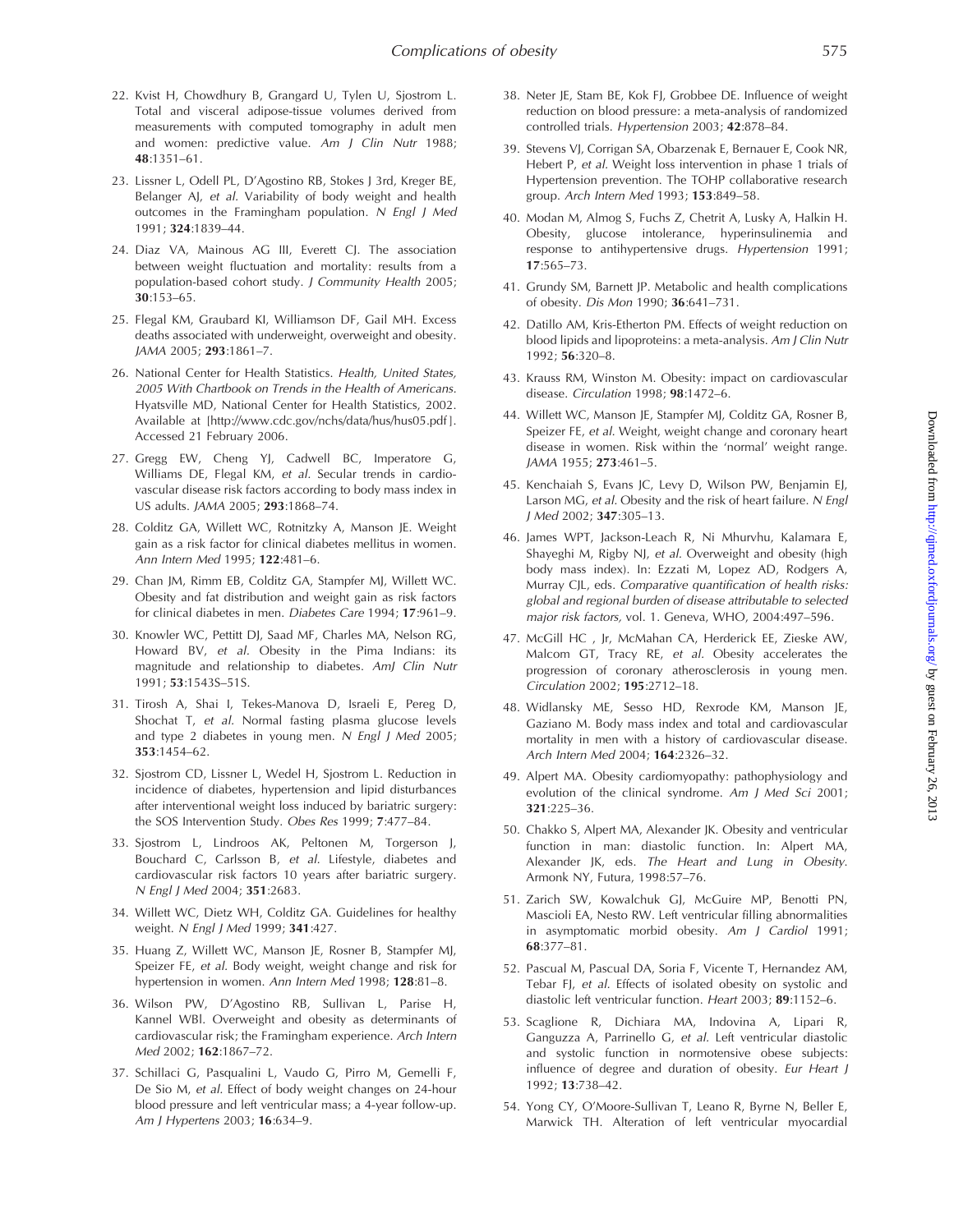characteristics associated with obesity. Circulation 2004; 110:3081–7.

- 55. Peterson LR, Waggoner AD, Schechtman KB, Meyer T, Gropler RG, Barzilai B, et al. Alterations in left ventricular structure and function in young healthy obese women. Assessment by echocardiography and tissue Doppler imaging. J Am Coll Cardiol 2004; 43:1399–404.
- 56. Curtis JP, Selter JG, Wang Y, Rathore SS, Jovin IS, Jadbabaie F, et al. The obesity paradox. Body mass index and outcomes in patients with heart failure. Arch Intern Med 2005; 165:55–61.
- 57. Go AS, Hylek EM, Phillips KA, Chang Y, Henault LE, Selby JV, et al. Prevalence of diagnosed atrial fibrillation in adults: national implications for rhythm management and stroke prevention: the anticoagulation and risk factors in atrial fibrillation (ATRIA study). JAMA 2001; 285:2370–5.
- 58. Benjamin EJ, Levy D, Vaziri SM, D'Agostino RB, Belanger AJ, Wolf PA. Independent risk factors for atrial fibrillation in a population-based cohort: the Framingham Heart Study. JAMA 1994; 271:840–4.
- 59. Krahn AD, Manfreda J, Tate RB, Mathewson FA, Cuddy TE. The natural history of atrial fibrillation: incidence, risk factors and prognosis in the Manitoba follow-up study. Am J Med 1995; 98:476–84.
- 60. Ruigomez A, Johansson S, Wallander MA, Rodriguez LA. Incidence of chronic atrial fibrillation in general practice and its treatment pattern. J Clin Epidemiol 2002; 55:358-63.
- 61. Wilhelmsen L, Rosengren A, Lappas G. Hospitalizations of atrial fibrillation in the general male population : morbidity and risk factors. J Intern Med 2001; 250:382–9.
- 62. Wang TJ, Parise H, Levy D, D'Agostino RB Sr, Wolf PA, Vasan RS, et al. Obesity and the risk of new-onset atrial fibrillation. JAMA 2004; 292:2471–7.
- 63. Gami AS, Pressman G, Caples SM, Kanagala R, Gard JJ, Davison DE, et al. Association of atrial fibrillation and obstructive sleep apnea. Circulation 2004; 110:364–7.
- 64. Jood K, Jern C, Wilhelmsen L, Rosengren A. Body mass index in mid-life is associated with a first stroke in men: a prospective population study over 28 years. Stroke 2004; 35:2764–9.
- 65. Kurth T, Gaziano JM, Berger K, Kase CS, Rexrode KM, Cook NR, et al. Body mass index and the risk of stroke in men. Arch Intern Med 2002; 162:2557–62.
- 66. Suk SH, Sacco RI, Boden-Albala B, Cheun JF, Pittmann JG, Elkind MS, Palk MC. Abdominal obesity and risk of ischemic stroke: the Northern Manhattan Stroke Study. Stroke 2003; 34:1586–92.
- 67. Rexrode KM, Hennekens CH, Willet WC, Colditz GA, Stampfer MJ, Rich-Edwards JW, et al. A prospective study of body mass index, weight change and risk of stroke in women. JAMA 1997; 277:1539–45.
- 68. Millionis HJ, Goudevenos J, Seferiadis K, Elisaf MS. Association between body mass index and risks in elderly patients with a first-ever acute ischemic stroke. Arch Intern Med 2003; 163:980.
- 69. Song YM, Sung J, Davey Smith G, Ebrahim S. Body mass index and ischemic and hemorrhagic stroke; a prospective study in Korean men. Stroke 2004; 35:831-6.
- 70. Kurth T, Gaziano JM, Rexrode KM, Kase CS, Cook NR, Manson JE, Buring JE. Prospective study of body mass index

and risk of stroke in apparently healthy women. Circulation 2005; 111:1992–8.

- 71. Larsson B, Svardsudd K, Welin L, Wilhelmsen L, Bjontorp P, Tibblin G. Abdominal adipose tissue distribution, obesity and risk of cardiovascular disease and death: 13 year follow up of participants in the study of men born in 1913. Br Med J 1984; 288:1401–4.
- 72. Walker S, Rimm E, Ascherio A, Kawachi I, Stampfer M, Willet W. Body size and fat distribution as predictors of stroke among US men. Am J Epidemiol 1996; 144:1143–50.
- 73. Tanne D, Medalie JH, Goldbourt U. Body fat distribution and long-term risk of stroke mortality. Stroke 2005; 36:1021–5.
- 74. Kales A, Cadieux RJ, Bixler EO, Soldatos CR, Vela-Bueno A, Misoul CA, et al. Severe obstructive sleep apnea-I:onset, clinical course and characteristics. J Chronic Dis 1985; 38:419–25.
- 75. Young T, Palta M, Dempsey J, Skatrud J, Weber S, Badr S. The occurrence of sleep-disordered breathing among middle-aged adults. N Engl J Med 1993; 328:1230–5.
- 76. Davies RJO, Ali NJ, Stradling JR. Neck circumference and other clinical features in the diagnosis of the obstructive sleep apnoea syndrome. Thorax 1992; 47:101-5.
- 77. Katz I, Stradling J, Slutsky AS, Zamel N, Hoffstein V. Do patients with obstructive sleep apnea have thick necks? Am Rev Respir Dis 1990; 141:1228–31.
- 78. Smith PL, Gold AR, Meyers DA, Haponik EF, Bleecker ER. Weight loss in mildly to moderately obese patients with obstructive sleep apnea. Ann Intern Med 1985; 103:850–5.
- 79. Horner RL, Mohiaddin RH, Lowell DG, Shea SA, Burman ED, Longmore DB. Sites and sizes of fat deposits around the pharynx in obese patients with obstructive sleep apnoea and weight matched controls. Eur Respir J 1989; 2:613–22.
- 80. Schwartz AR, Gold AR, Schubert N, Stryzak A, Wise RA, Permutt S, et al. Effect of weight loss on upper airway collapsibility in obstructive sleep apnea. Am Rev Respir Dis 1991; 144:494–8.
- 81. Weiss ST, Shore S. Obesity and asthma: directions for research. Am J Respir Care Med 2004; 169:963–8.
- 82. Thomson CC, Clark S, Camargo CA Jr. Body mass index and asthma severity among adults presenting to the emergency department. Chest 2003; 124:795–802.
- 83. Canargo CA Jr, Weiss ST, Zhang S, Willett WC, Speizer FE. Prospective study of body mass index, weight change and risk of adult-onset asthma in women. Arch Intern med 1999; 159:2582–8.
- 84. Guerra S, Wright AL, Morgan WJ, Sherrill DL, Holberg CJ, Martinez FD. Persistence of asthma symptoms during adolescence: role of obesity and age at onset of puberty. Am J Respir Crit Care Med 2004; 170:78-85.
- 85. Aaron SD, Fergusson D, Dent R, Chen Y, Vandemheen KL, Dales RE. Effect of weight reduction on respiratory function and airway reactivity in obese women. Chest 2004; 125:2046–52.
- 86. Litonjua AA, Sparrow D, Celedon JC, DeMolles D, Weiss ST. Association of body mass index with the development of methacholine airway hyperresponsiveness in men:the Normative Aging Study. Thorax 2002; 57:581–5.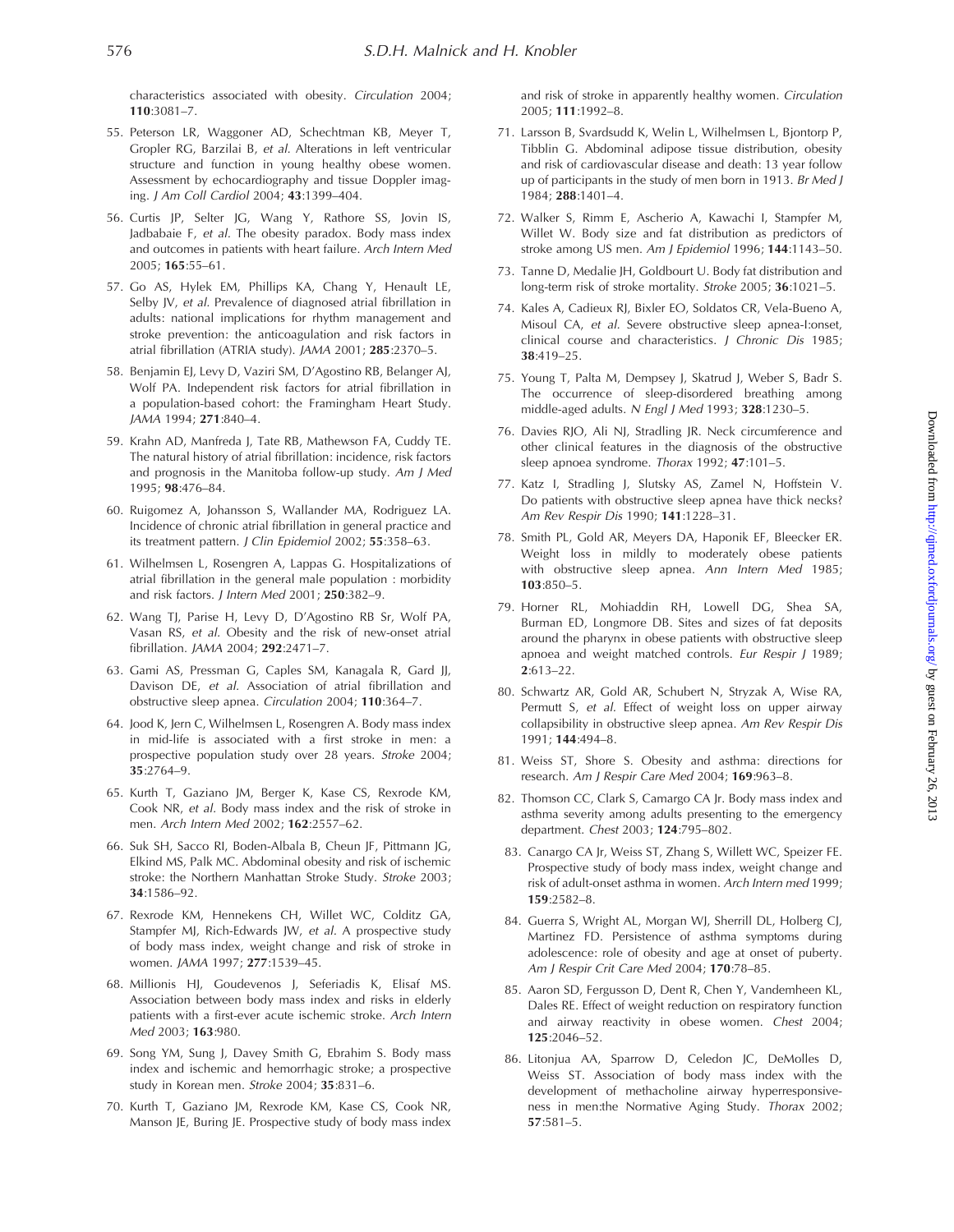- 87. Shore SA, Fredberg JJ. Obesity, smooth muscle and airway hyperresponsiveness. J Allergy Clin Immunol 2005; 115:925–7.
- 88. Canoy D, Luben R, Welch A, et al. Abdominal obesity and respiratory function in men and women in the EPIC-Norfolk Study, United Kingdom. Am J Epidemiol 2004; 159:1140–9.
- 89. Peters-Golden M, Swern A, Bird SS, Hustad CM, Grant E, Edelman JM. Influence of body mass index on the response to asthma controller agents. Eur Respir J 2006; 27:495–503.
- 90. Locke GR III, Talley NJ, Fett SL, Zinsmeister AR, Melton LJ III. Risk factors associated with symptoms of gastroesophageal reflux. Am J Med 1999; 106:642–9.
- 91. Murray L, Johnston B, Lane A, Harvey I, Donovan J, Nair P. Relationship between body mass and gastro-oesophageal reflux symptoms: the Bristol Helicobacter Project. Int J Epidemiol 2003; 32:645–50.
- 92. Nilsson M, Johnsen R, Ye W, Hveem K, Lagergren J, et al. Obesity and estrogen as risk factors for gastroesophageal reflux symptoms. JAMA 2003; 290:66–72.
- 93. Delgado-Aros S, Locke GR 3rd, Camilleri M, Talley NJ, Fett S, Zinsmeister AR, et al. Obesity is associated with increased risk of gastrointestinal symptoms: A populationbased study. Am J Gastroenterol 2004; 99:1801–6.
- 94. Nandurkar S, Locke Gr 3rd, Fett S, Zinsmeister AR, Cameron AJ, Talley NJ. Relationship between body mass index, diet, exercise and gastroesophageal reflux symptoms in a community. Aliment Pharmacol Ther 2004; 20:497–505.
- 95. Diaz-Rubio M, Moreno-Elola-Olaso C, Rey E, Locke GR 3rd, Rodriguez-Artalejo F. Symptoms of gastro-oesophageal reflux: Prevalence, duration, severity and associated symptoms in a Spanish population. Aliment Pharmacol Ther 2004; 19:95–105.
- 96. Lagergren J, Bergstrom R, Nyren O. No relation between body mass and gastro-oesophageal reflux symptoms in a Swedish population-based study. Gut 2000; 47:26–9.
- 97. Andersen LI, Jensen G. Risk factors for benign oesophageal disease in a random population sample. J Intern Med 1991; 230:5–10.
- 98. Wilson LJ, Ma W, Hirshcowitz BI. Association of obesity with hiatal hernia and esophagitis. Am J Gastroenterol 1999; 94:2840–4.
- 99. Chang CS, Poon SK, Lien HC, Chen GH. The incidence of reflux esophagitis among the Chinese. Am J Gastroenterol 1997; 92:668–71.
- 100. Ruhl CE, Everhart JE. Overweight but not high dietary fat intake increases risk of gastroesophageal reflux disease hospitalization: the NHANES I epidemiologic follow up study. First national health and Nutrition Examination Survey. Ann Epidemiol 1999; 9:424–35.
- 101. Furukawa N, Iwakiri R, Koyama T, Okamoto K, Yoshida T, Kashiwagi Y, et al. Proportion of reflux esophagitis in 6010 Japanese adults: prospective evaluation by endoscopy. J Gastroenterology 1999; 34:441–4.
- 102. Nilsson M, Lundegardh G, Carling L, Ye W, Lagergren J. Body mass and reflux esophagitis: an oestrogen-dependent association? Scand J Gastroenterol 2002; 37:626–30.
- 103. El-Serag HB, Graham DY, Sattia JA, Rabeneck L. Obesity is an independent risk factor for GERD symptoms and erosive esophagitis. Am J Gastroenterol 2005; 100:1243–50.
- 104. Hampel H, Abraham NS, El-Serag HB. Meta-analysis: obesity and the risk for gastroesophageal relux disease and its complications. Ann Intern Med 2005; 143:199–211.
- 105. Stampfer MJ, Maclure KM, Colditz GA, Manson JE, Willett WC. Risk of symptomatic gallstones in women with severe obesity. Am J Clin Nutr 1992; 55:652-8.
- 106. Iglezias Brandao de Oliveira C, Adami Chaim E, Borges Da Silva B. Impact of rapid weight reduction on risk of cholelithiasis after bariatric surgery. Obes Surg 2003; 13:625–8.
- 107. Malnick SD, Beergabel M, Knobler H. Non-alcoholic fatty liver: a common manifestation of a metabolic disorder. Q J Med 2003; 96:699–709.
- 108. Hamaguchi M, Kojima T, Takeda N, Nakagawa T, Taniguchi H, Fujii K, et al. The metabolic syndrome as a predictor of nonalcoholic fatty liver disease. Ann Intern Med 2005; 143:722–8.
- 109. Suzuki A, Lindor K, St Saver J, Lymp J, Mendes F, Muto A, et al. Effect of changes on body weight and lifestyle in nonalcoholic fatty liver disease. J Hepatol 2005; 43:1060–6.
- 110. Ong JP, Elariny H, Collantes R, Younoszai A, Chandhoke V, Reines HD, et al. Predictors of non-alcoholic steatohepatitis and advanced fibrosis in morbidly obese patients. Obes Surg 2005; 15:310–15.
- 111. Hart DJ, Spector TD. The relationship of obesity, fat distribution and osteoarthritis in women in the general population: The Chingford Study. J Rheumatol 1993; 20:331–5.
- 112. Cicuttini FM, Baker JR, Spector TD. The association of obesity with osteoarthritis of the hand and knee in women: a twin study. J Rheumatol 1996; 23:1221–6.
- 113. Felson DT, Zhang Y, Anthony JM, Naimark A, Anderson JJ. Weight loss reduces the risk for symptomatic knee osteoarthritis in women. The Framingham Study. Ann Intern Med 1992; 116:535–9.
- 114. Vainio H, Bianchini F, eds. International Agency for Cancer handbook of cancer prevention, vol. 6. Weight control and physical activity. Lyon, IARC, 2002.
- 115. Calle EE, Rodriguez C, Walker-Thurmond K, Thun MJ. Overweight, obesity and mortality from cancer in a prospectively studied cohort of US adults. N Engl J Med 2003; 348:1625–8.
- 116. Danaei G, Vander Hoorn S, Lopez AD, Murray CJL, Ezzati M, and the Cooperative Risk Assessment collaborating group. Causes of cancer in the world: comparative risk assessment of nine behavioural and environmental risk factors. Lancet 2005; 366:1784–93.
- 117. Huang Z, Hankinson SE, Colditz GA, Stampfer MJ, Hunter DJ, Manson JE, et al. Dual effects of weight and weight gain on breast cancer risk. JAMA 1997; 278:1407–11.
- 118. McTiernan A. Obesity and cancer: the risks, science, and potential management strategies. Oncology 2005; 19:871–81.
- 119. Otake S, Takeda H, Suzuki Y, Fukui T, Watanabe S, Ishihama K, et al. Association of visceral fat accumulation and plasma adiponectin with colorectal adenoma: evidence for participation of insulin resistance. Clin Cancer Res 2005; 11:3642–6.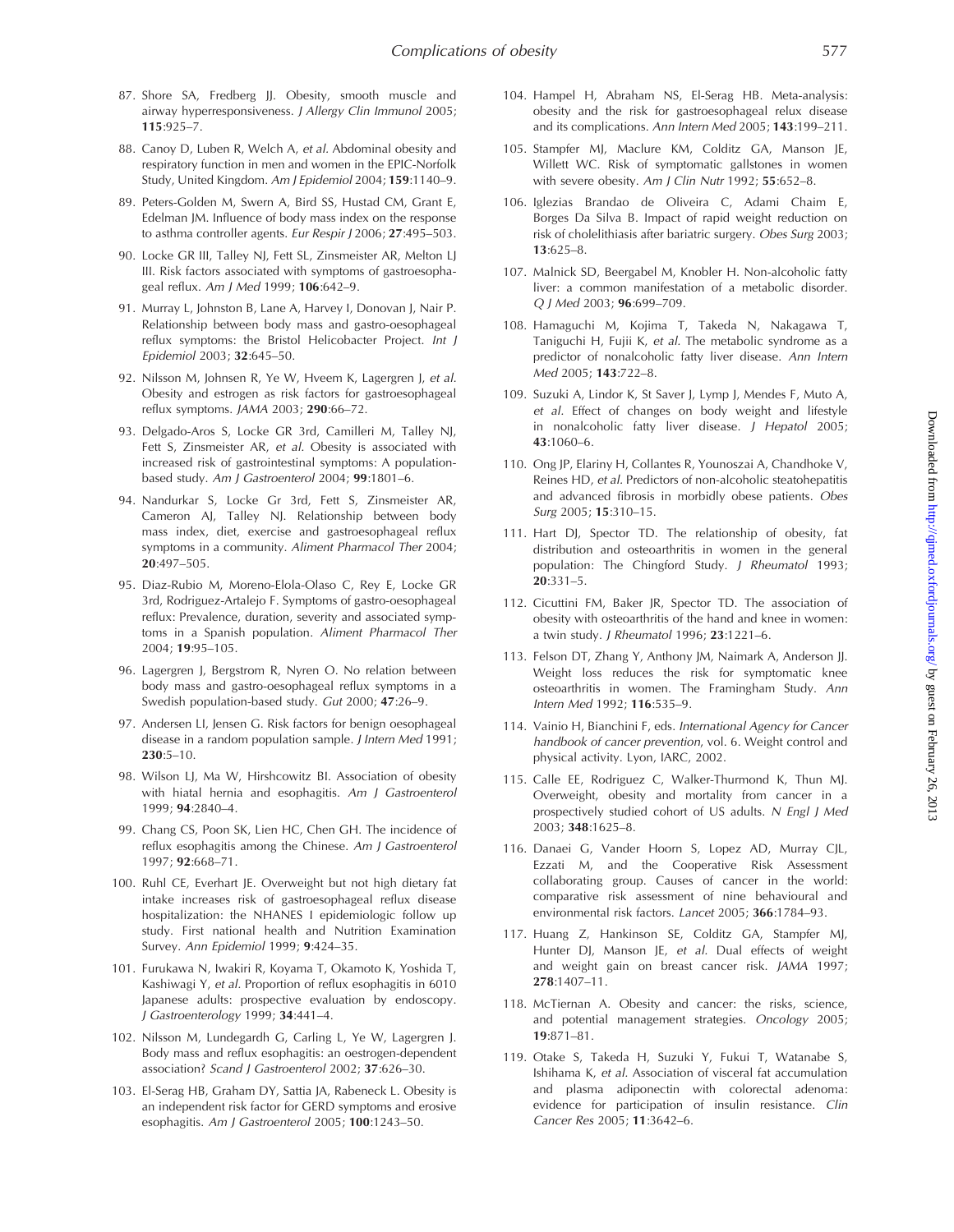- 120. Stoll BA. Western nutrition and the insulin resistance syndrome: a link to breast cancer. Eur J Clin Nutr 1999; 53:83–7.
- 121. Colleoni M, Gelber RD, Price KN, Coates AS, Castiglione-Gertsch M, Goldhirsch A. Relation between chemotherapy dose, oestrogen receptor expression and body-mass index. Lancet 2005; 366:1108–10.
- 122. Gortmaker SL, Must A, Perrin JM, Sobol AM, Dietz WH. Social and economic consequences of overweight in adolescence and young adulthood. N Engl J Med 1993; 329:1008–12.
- 123. Rosik CH. Psychiatric symptoms among prospective bariatric surgery patients: rates of prevalence and their relation to social desirability, pursuit of surgery, and follow-up attendance. Obes Surg 2005; 15:677–83.
- 124. Stunkard AJ. Binge-eating disorder and the night-eating syndrome. In: Wadden TA, Stunkard AJ, eds. Handbook on obesity treatment. Guilford Press, New York, 2002:107–21.
- 125. Dietl J. Maternal obesity and complications during pregnancy. J Perinat Med 2005; 33:100–5.
- 126. Green BB, Weiss NS, Darling JR. Risk of ovulatory infertility in relation to body weight. Fertil Steril 1988; 50:721–6.
- 127. Esposito K, Giugliano F, Di Palo C, Giugliano G, Marfella R, D'Andrea F, et al. Effect of lifestyle changes on erectile dysfunction in obese men: a randomized controlled trial. JAMA 2004; 291:2978–84.
- 128. Esposito K, Giugliano D. Obesity, the metabolic syndrome, and sexual dysfunction. Int J Impot Res 2005; 17:391–8.
- 129. The Rotterdam ESHRE/ASRM-sponsored PCOS Consensus Workshop Group.Revised 2003 consensus on diagnostic criteria and long-term health risks related to polycystic ovary syndrome. Fertil Steril 2004; 81:19–25.
- 130. Ehrmann DA. Medical Progress. Polycystic ovary syndrome. N Engl J Med 2005; 352:1223–36.
- 131. Pasulka PS, Bistrian BR, Benotti PN, Blackburn GL. The risks of surgery in the obese patients. Ann Intern Med 1986; 104:540–6.
- 132. Dales RE, Dionne G, Leech JA, Lunau M, Schweitzer I. Preoperative prediction of pulmonary complications following thoracic surgery. Chest 1993; 104:155–9.
- 133. Hall JC, Tarala RA, Hall JL, Mander J. A multivariate analysis of the risk of pulmonary complications after laparotomy. Chest 1991; 99:923–7.
- 134. Brooks-Bunn JA. Predictors of post-operative pulmonary complications following abdominal surgery. Chest 1997; 111:564–71.
- 135. McAlister FA, Khan NA, Straus SE, Papaioakim M, Fisher BW, Majumdar SR, et al. Accuracy of the preoperative assessment in predicting pulmonary risk after nonthoracic surgery. Am J Resp Care Med 2003; 167:741–4.
- 136. Smetana GW. Preoperative pulmonary evaluation. N Engl J Med 1999; 340:937–44.
- 137. Wiggins KJ, Johnson DW. The influence of obesity on the development and survival outcomes of chronic kidney disease. Adv Chronic Kidney Dis 2005; 1:49–55.
- 138. Stengel B, Tarver-Carr ME, Powe NR, Eberhardt MS, Brancati FL. Lifestyle factors, obesity and the risk of chronic kidney disease. Epidemiology 2003; 14:479–87.
- 139. Fox CS, Larson MG, Leip EP, Culleton B, Wilson PW, Levy D. Predictors of new-onset kidney disease in a community-based population. JAMA 2004; 291:844–50.
- 140. Solerte SB, Fioravanti M, Schifino N, Ferrari E. Effects of diet-therapy on urinary protein excretion albuminuria and renal haemodynamic function in obese diabetic patients with overt nephropathy. Int J Obes 1989; 13:203-11.
- 141. Wei M, Kampert JB, Barlow CE, Nichaman MZ, Gibbons LW, Paffenbarger RS Jr, Blair SN. Relationship between low cardiorespiratory fitness and mortality in normal-weight, overweight and obese men. JAMA 1999; 282:1547–53.
- 142. Lee CD, Blair SN, Jackson AS. Cardiorespiratory fitness, body composition and all-cause and cardiovascular disease mortality in men. Am J Clin Nutr 1999; 69:373-80.
- 143. Haapanen-Niemi N, Miilunpalo S, Pasanen M, Vuori I, Oja P, Malmberg J. Body mass index, physical inactivity and low level of physical fitness as determinants of all-cause and cardiovascular disease mortality–16 y follow-up of middle-aged and elderly men and women. Int J Obes Relat Metab Disord 2000; 24:1465–74.
- 144. Wessel TR, Arant CB, Olson MB. Relationship of physical activity vs. Body mass index with coronary artery disease and cardiovascular events in women. JAMA 2004; 292:1179–87.
- 145. Bogardus C, Lillioja S, Mott DM, Hollenbeck C, Reaven G. Relationship between degree of obesity and in vivo insulin action in man. Am J Physiol 1985; 248:E286–91.
- 146. Stevens J, Cai J, Evenson KR, Thomas R. Fitness and fatness as predictors of mortality from all causes and from cardiovascular disease in men and women in the lipid research clinics study. Am I Epidemiol 2002: 156:832–4.
- 147. Bassuk SS, Manson JE. Epidemiological evidence for the role of physical activity in reducing risk of type 2 diabetes and cardiovascular disease. J Appl Physiol 2005; 99:1193–204.
- 148. Lillioja S, Mott DM, Spraul M, Ferraro R, Foley JE, Ferraro R, Foley JE, Ravussin E, et al. Insulin resistance and insulin secretory dysfunction as precursors of noninsulin dependent diabetes mellitus. N Eng J Med 1993; 329:1988–92.
- 149. Fontbonne AM, Eschwege EM. Insulin and cardiovascular disease. Paris Prospective Study. Diabetes Care 1991;  $14.461 - 9$
- 150. Pyorala M, Miettinen H, Halonen P, Laakso M, Pyorala K. Insulin resistance syndrome predicts the risk of coronary heart disease and stroke in healthy middle-aged men. The 22-year follow-up results of the Helsinki Policemen Study. Arterioscler Thromb Vasc Biol 2000; 20:538–44.
- 151. Despres JP, Lamarche B, Mauriege P, Cantin B, Dagenais GR, Moorjani S, et al. Hyperinsulinemia as an independent risk factor for ischemic heart disease. N Engl J Med 1996; 334:952–7.
- 152. Grundy SM, Cleeman JI, Daniel SR, Donato KA, Eckel RH, Franklin BA, et al. Diagnosis and management of the metabolic syndrome. An American Heart Association/ National Heart, Lung, and Blood Institute scientific statement. Curr Opin Cardiol 2006; 21:1–6.
- 153. Laaka HM, Laaksonen DE, Lakka TA, Niskanen LK, Kumpusalo E, Tuomilehto J, et al. The metabolic syndrome